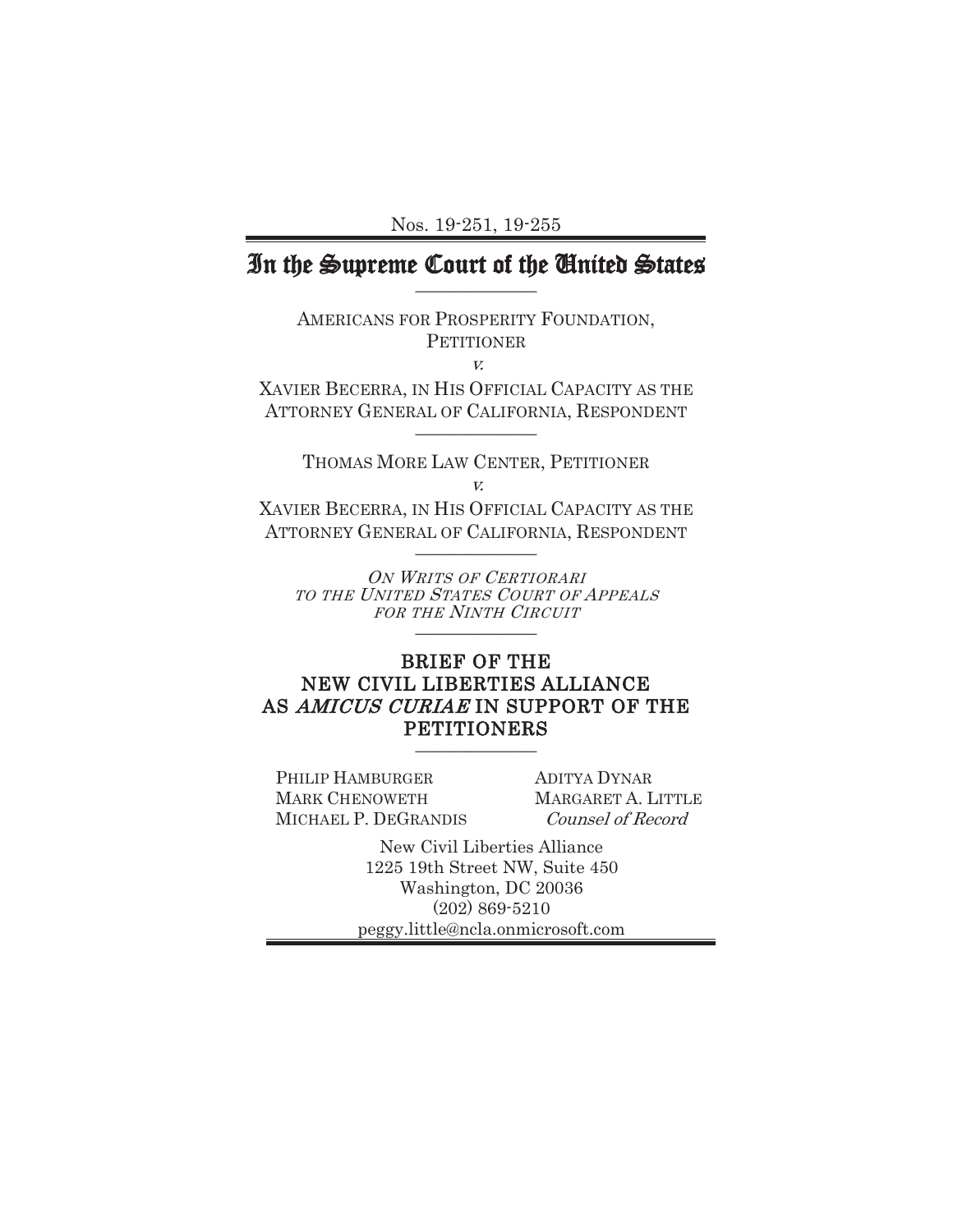## TABLE OF CONTENTS

# Page

| I. The Ninth Circuit's Opinion Is<br>Inconsistent with the Robust<br>Constitutional Protections for Civil<br>Liberties the Supreme Court Articulated        |
|-------------------------------------------------------------------------------------------------------------------------------------------------------------|
| A. NAACP v. Alabama Protects<br>Supporter Lists to Ensure Freedom                                                                                           |
| B. The "Exacting Scrutiny" Standard Is<br>Inconsistent with <i>NAACP</i> and Flips<br>the Burden to Americans to Justify<br>Their Right to Privacy in Their |
| C. NAACP's Holding and Analysis Apply<br>to All Circumstances of Potential<br>Retribution for Exercising Freedom of                                         |
| II. The Court Should Not Erode Protections                                                                                                                  |
| A. The Administrative State Has Gutted<br>Much of the Constitution's Structural<br>and Textual Protections for Minority                                     |
| B. The Court Should Protect Minority<br>Opinions and First Amendment Civil                                                                                  |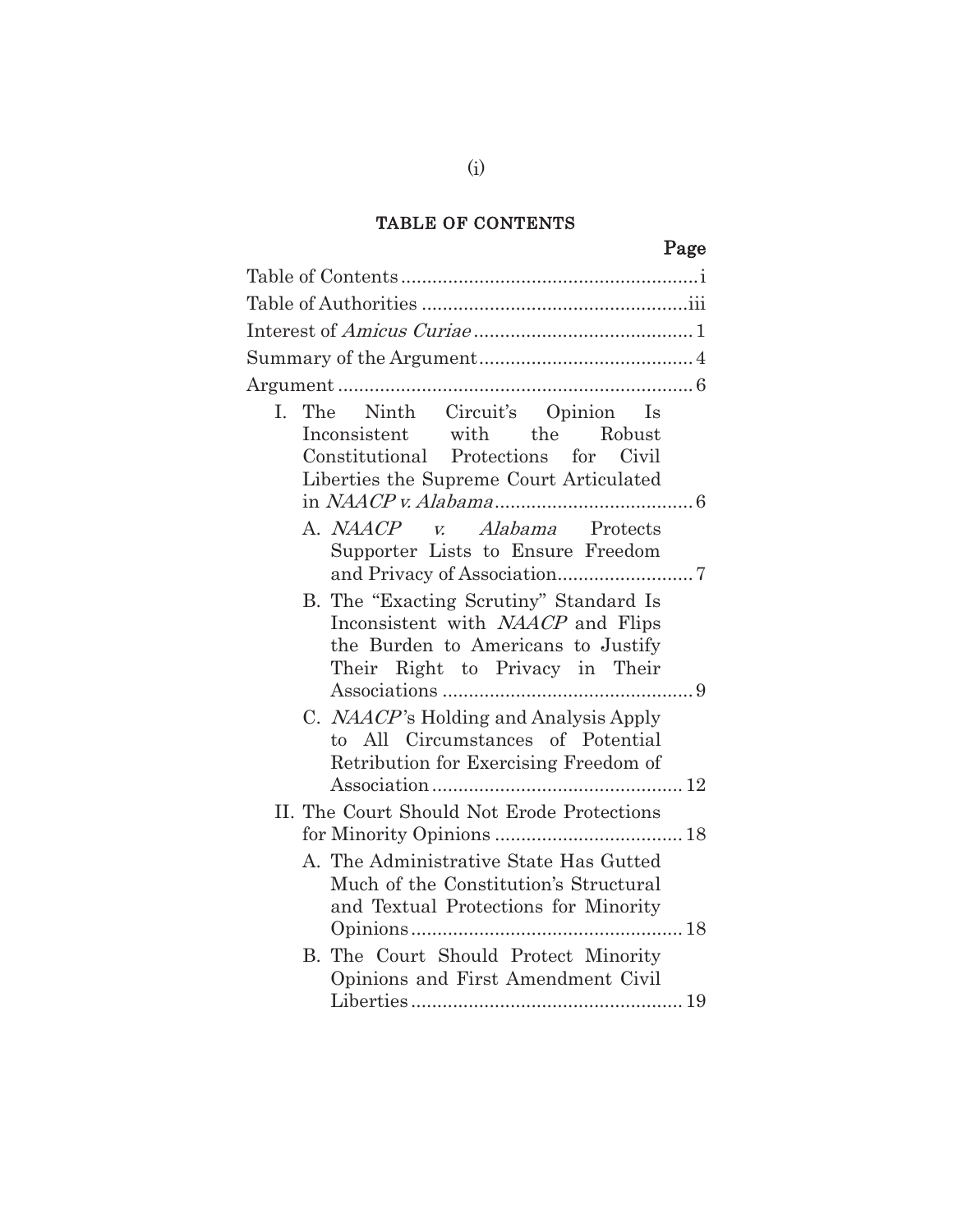| C. NAACP v. Alabama's Holding Should<br>Be Reaffirmed to Restore Freedoms of     |  |
|----------------------------------------------------------------------------------|--|
|                                                                                  |  |
| III. The Court Should Not Threaten the<br>Religious Freedom of Those Who Wish to |  |
| Practice Anonymous Charitable Giving21                                           |  |
| IV. The California Attorney General Lacks                                        |  |
| Proper Authority under California Law                                            |  |
| to Demand Charities' IRS Form 990                                                |  |
|                                                                                  |  |
| A. The Attorney General Does Not Have                                            |  |
| Statutory Authority to Demand                                                    |  |
| Charities' Form 990 Schedule Bs 23                                               |  |
| B. The Attorney General's Unlawful                                               |  |
| Demand Violates California's                                                     |  |
|                                                                                  |  |
|                                                                                  |  |
|                                                                                  |  |

(ii)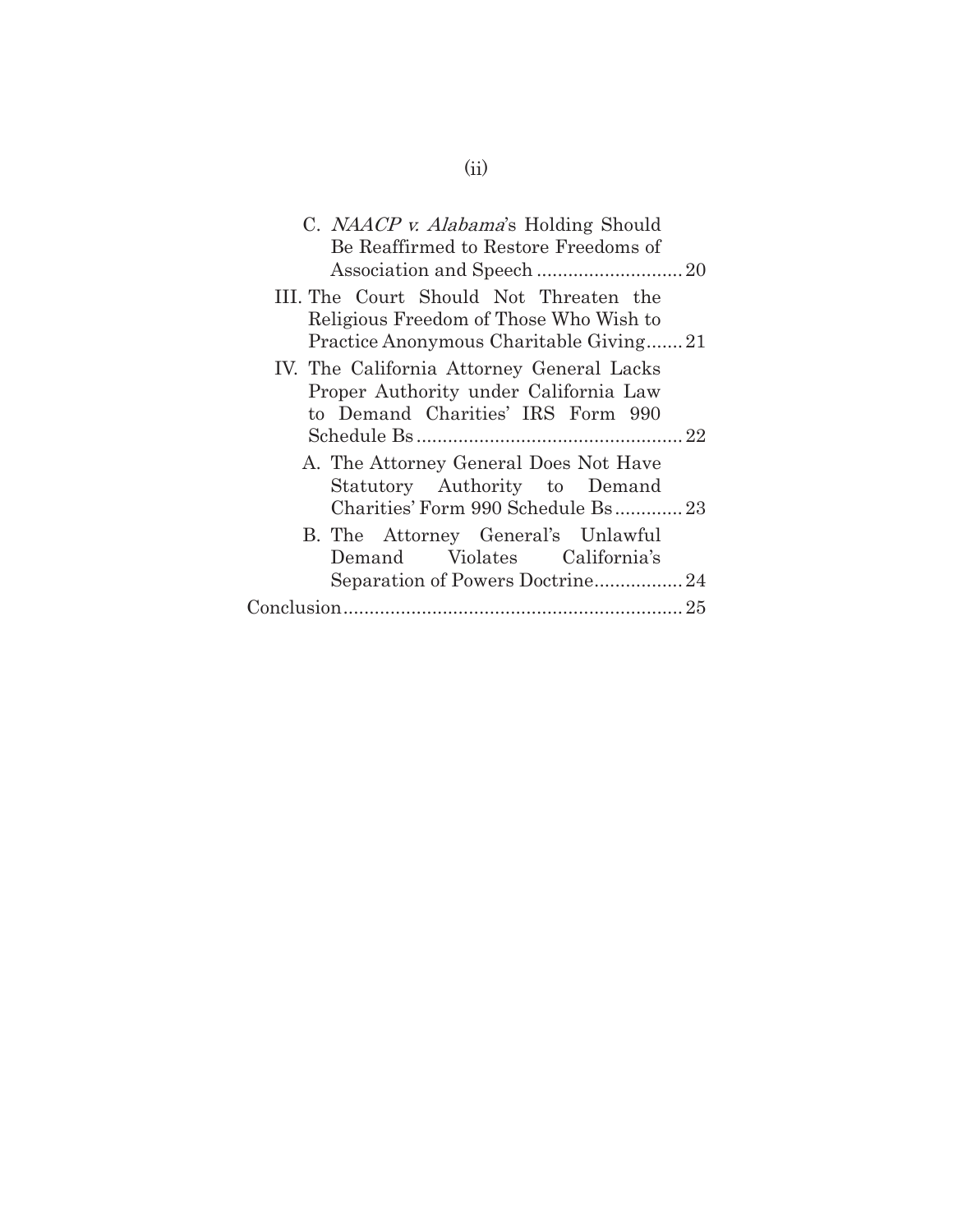## TABLE OF AUTHORITIES

Page(s)

### CASES

| Americans for Prosperity Found. v. Becerra,          |
|------------------------------------------------------|
| 903 F.3d 1000 (9th Cir. Sept. 11, 2018) 5, 9, 10, 14 |
| Armistead v. State Personnel Bd.,                    |
|                                                      |
| Citizens United v. FEC,                              |
|                                                      |
| Citizens United v. Schneiderman,                     |
|                                                      |
| Coastside Fishing Club v. Cal. Res. Agency,          |
|                                                      |
| Davis v. FEC.                                        |
|                                                      |
| Doe v. Univ. of Wash.,                               |
| 798 Fed. Appx. 1009 (9th Cir. 2020)  15, 16          |
| Doe v. Univ. of Wash.,                               |
| No. C16-1212JLR,                                     |
| 2017 U.S. Dist. LEXIS 197244                         |
|                                                      |
| Engelmann v. State Bd. of Educ.,                     |
|                                                      |
| John Doe No. 1 v. Reed,                              |
|                                                      |
| NAACP v. Alabama ex rel.                             |
| Patterson, Attorney General,                         |
|                                                      |
| State Water Res. Control Bd. v.                      |
| Office of Admin. Law,                                |
|                                                      |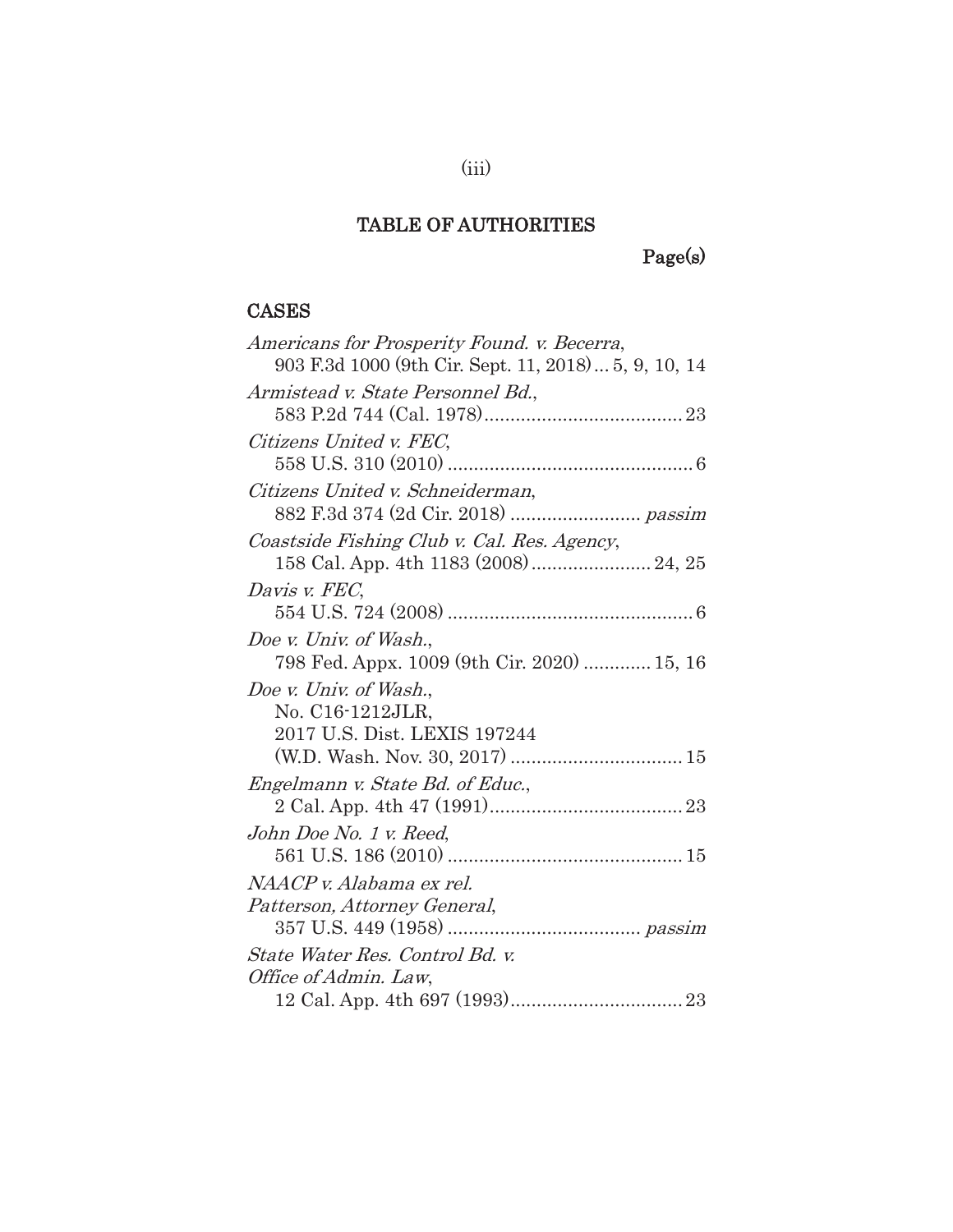| Wash. Post v. McManus, |  |
|------------------------|--|
|                        |  |

## CONSTITUTIONAL PROVISIONS

## **STATUTES**

|--|--|--|--|--|

## OTHER AUTHORITIES

| Adriana Cohen, <i>Call Antifa What They Are</i> : |
|---------------------------------------------------|
| Domestic Terrorists, Boston Herald (Sept. 1,      |
| 2019), available at https://www.bostonherald.com/ |
| 2019/09/01/call-antifa-what-they-are-domestic-    |
|                                                   |
| Ams. for Prosperity Found. (AFPF) Merits Br.      |
|                                                   |
| Ams. For Prosperity Found. (AFPF) Pet. for Writ   |
|                                                   |
| Ashley May, Antifa Protesters Chant Outside       |
| Fox's Tucker Carlson's Home, Break Door,          |
| USA Today (Nov. 8, 2018), available at            |
| https://www.usatoday.com/story/news/politics/201  |
| 8/11/08/mob-tucker-carlsons-home-antifa-break-    |
| door-chant-fox-host/1927868002/ (last visited     |
|                                                   |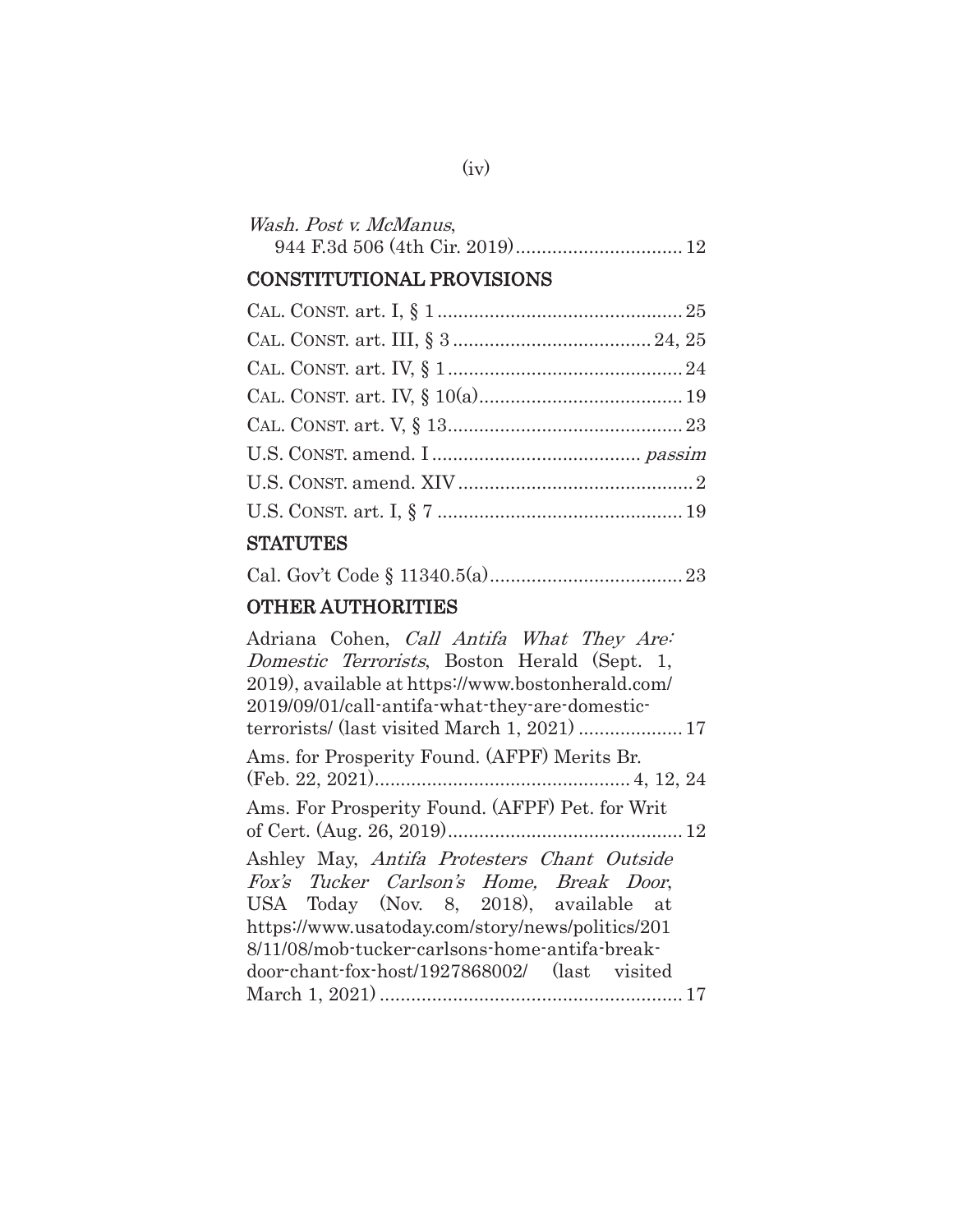## California's Administrative Procedure Act (APA) ... 23 Chris Cillizza & Sean Sulivan, How Proposition 8 passed in California — and why it wouldn't today, Wash. Post, available at https://www.washingtonpost.com/news/the-fix/wp/ 2013/03/26/how-proposition-8-passed-in-californiaand-why-it-wouldnt-today/ (last visited on March 1, 2021) ...................................................................... 16 F. Lambarraa & G. Riener, On the Norms of Charitable Giving in Islam: Two Field Experiments in Morocco, 118 J. Econ. Behavior & Org. 69–84 (2015) ..................................................... 22 Harold J. Brumm & Dale O. Cloninger, Perceived Risk of Punishment and the Commission of Homicides: A Covariance Structure Analysis, 31 J. Econ. Behavior & Org. 1 (1996) ........................... 10 Jim Carlton, Gay Activists Boycott Backers of Prop 8, Wall Street Journal (Dec. 27, 2008), available at https://www.wsj.com/articles/ SB123033766467736451 (last visited on March 1, 2021) .......................................................................... 16 Joshua Nelson, Texas Students React to Doxxing Threats Against Conservatives on Campus, Fox News (Aug. 28, 2019), available at https://www.foxnews.com/media/texas-studentsreact-doxxing-threats-conservatives (last visited on March 1, 2021) ..................................... 17 Julia Arciga, Covington Catholic Students Claim Death Threats After D.C. Encounter, Daily Beast (Jan. 21, 2019), available at https://www.thedailybeast.com/covington-catholicstudents-claim-death-threats-after-dc-encounter (last visited March 1, 2021) .......................................... 17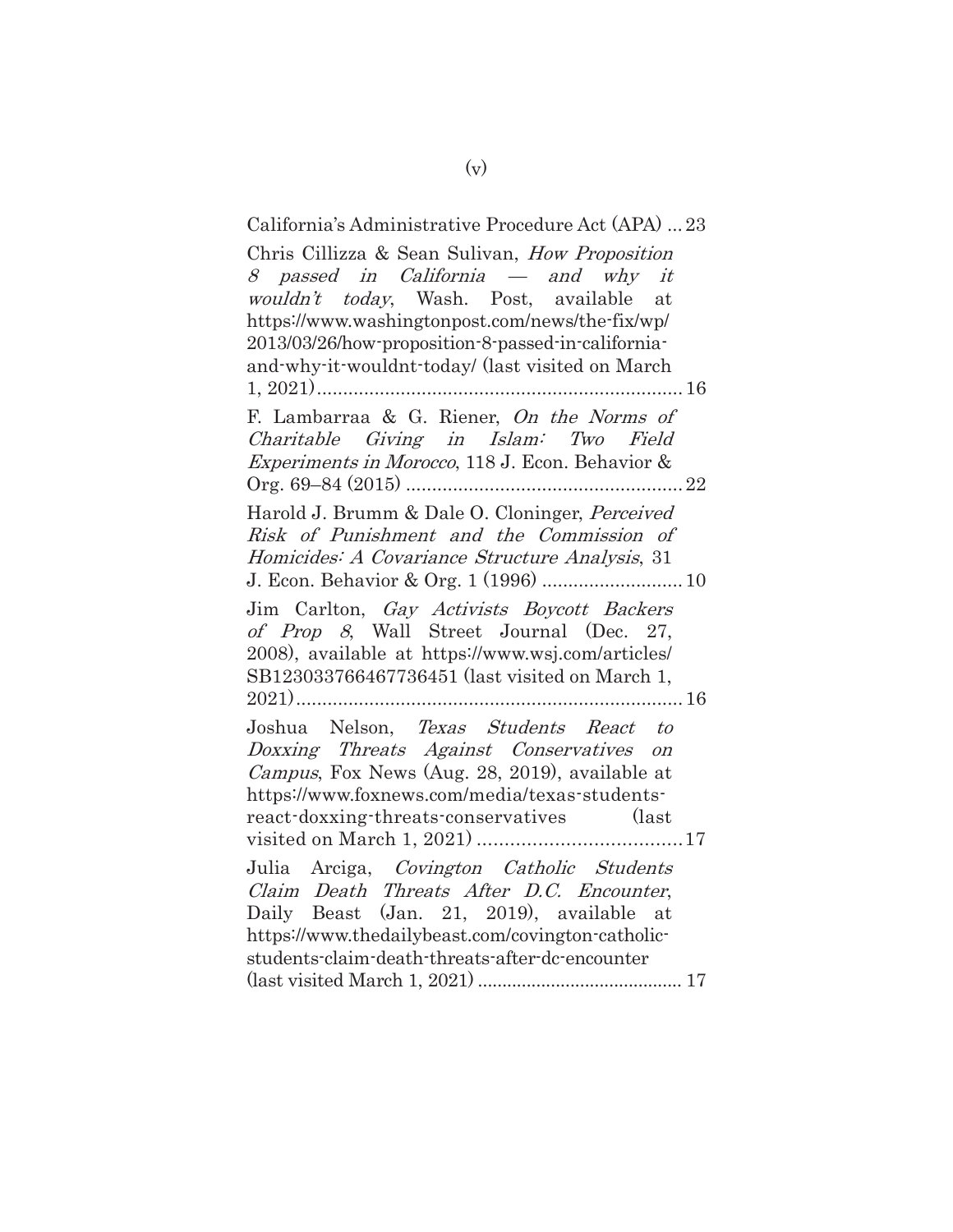| Matt Stevens and Andrew R. Chow, Man                                                    |
|-----------------------------------------------------------------------------------------|
| Pleads Guilty to 'Swatting' Hoax That                                                   |
| Resulted in a Fatal Shooting, New York                                                  |
| Times (Nov. 13, 2018), available at                                                     |
| https://www.nytimes.com/2018/11/13/us/barriss-                                          |
| swatting-wichita.html (last visited on March 1,                                         |
|                                                                                         |
|                                                                                         |
| Maynard L. Erickson, Jack P. Gibbs, & Gary F.                                           |
| Jensen, The Deterrence Doctrine and the                                                 |
| Perceived Certainty of Legal Punishments, 42                                            |
|                                                                                         |
| Mishneh Torah, Gifts to the Poor 10:7-14,                                               |
|                                                                                         |
| Nick Bilton and Noam Cohen, Mozilla's Chief<br>Felled by View on Gay Unions, New York   |
| Times (April 3, 2014), available at                                                     |
| https://nyti.ms/2zQ1vu0 (last visited on March 1,                                       |
|                                                                                         |
| Quran 2:271 (as transliterated by Zakat<br>Foundation, https://www.zakat.org/en/giving- |
| charity-secret-publicly/ (last visited March 1,                                         |
|                                                                                         |
| The Federalist No. 10 (James Madison)  18                                               |
| Thomas More Law Ctr. (Thomas More) Merits Br.                                           |
|                                                                                         |
|                                                                                         |
| Todd David Peterson, Procedural Checks: How                                             |
| the Constitution (and Congress) Control the                                             |
| <i>Power of the Three Branches</i> , 13 Duke J. Const.                                  |
|                                                                                         |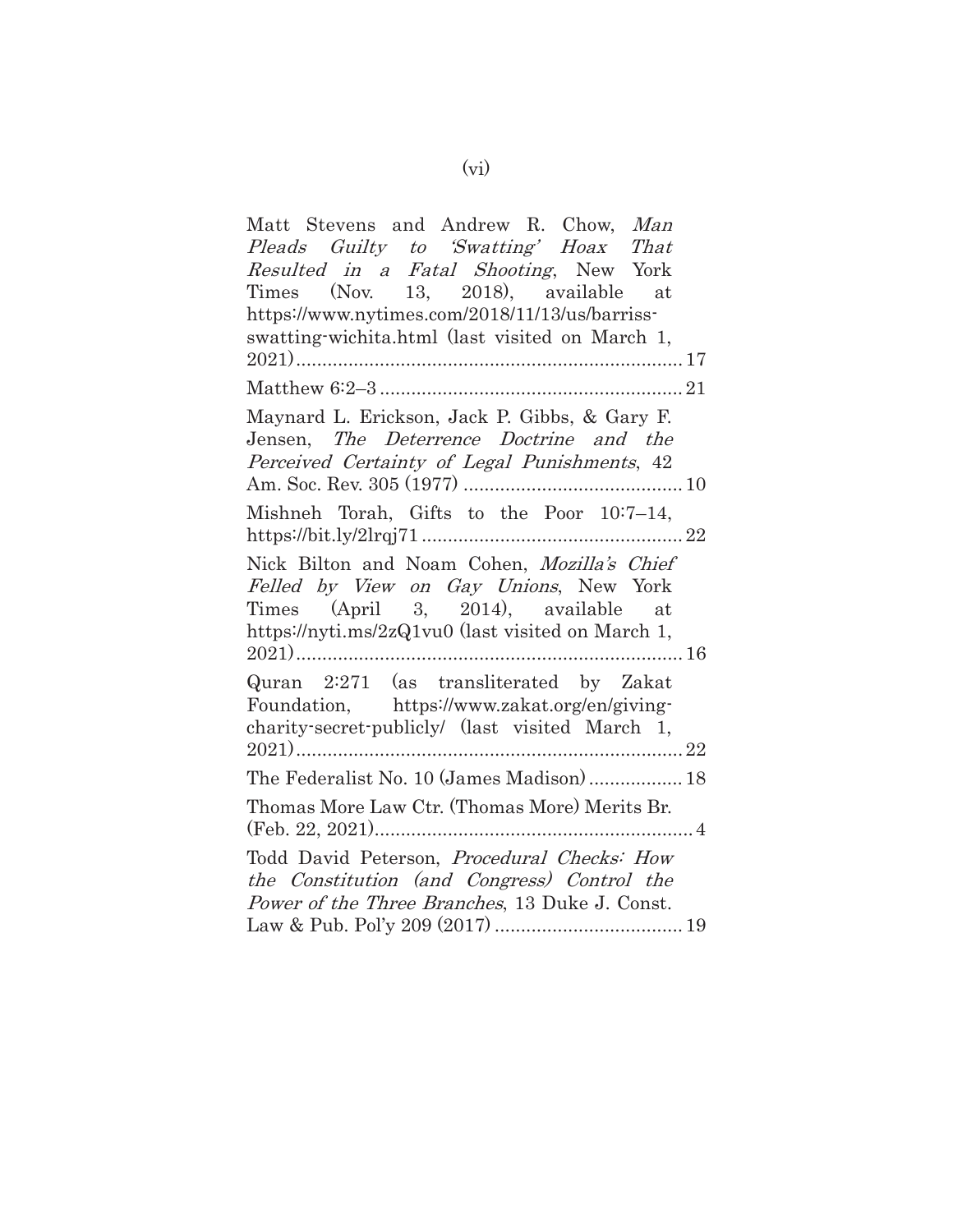## In the Supreme Court of the United States

AMERICANS FOR PROSPERITY FOUNDATION, **PETITIONER** v.

XAVIER BECERRA, IN HIS OFFICIAL CAPACITY AS THE ATTORNEY GENERAL OF CALIFORNIA, RESPONDENT \_\_\_\_\_\_\_\_\_\_\_\_\_

THOMAS MORE LAW CENTER, PETITIONER v.

XAVIER BECERRA, IN HIS OFFICIAL CAPACITY AS THE ATTORNEY GENERAL OF CALIFORNIA, RESPONDENT \_\_\_\_\_\_\_\_\_\_\_\_\_

ON WRITS OF CERTIORARI TO THE UNITED STATES COURT OF APPEALS FOR THE NINTH CIRCUIT \_\_\_\_\_\_\_\_\_\_\_\_\_

### BRIEF OF THE NEW CIVIL LIBERTIES ALLIANCE AS AMICUS CURIAE IN SUPPORT OF PETITIONERS

#### INTEREST OF AMICUS CURIAE<sup>1</sup>

The New Civil Liberties Alliance (NCLA) is a nonpartisan, nonprofit civil rights organization and public-interest law firm devoted to defending constitutional freedoms against systemic threats, including attacks by administrative agencies and state attorneys-general on due process, jury rights,

<sup>1</sup> All parties were timely notified and consented to the filing of this brief. No counsel for a party authored any part of this brief. No one other than the amicus curiae, its members, or its counsel financed the preparation or submission of this brief.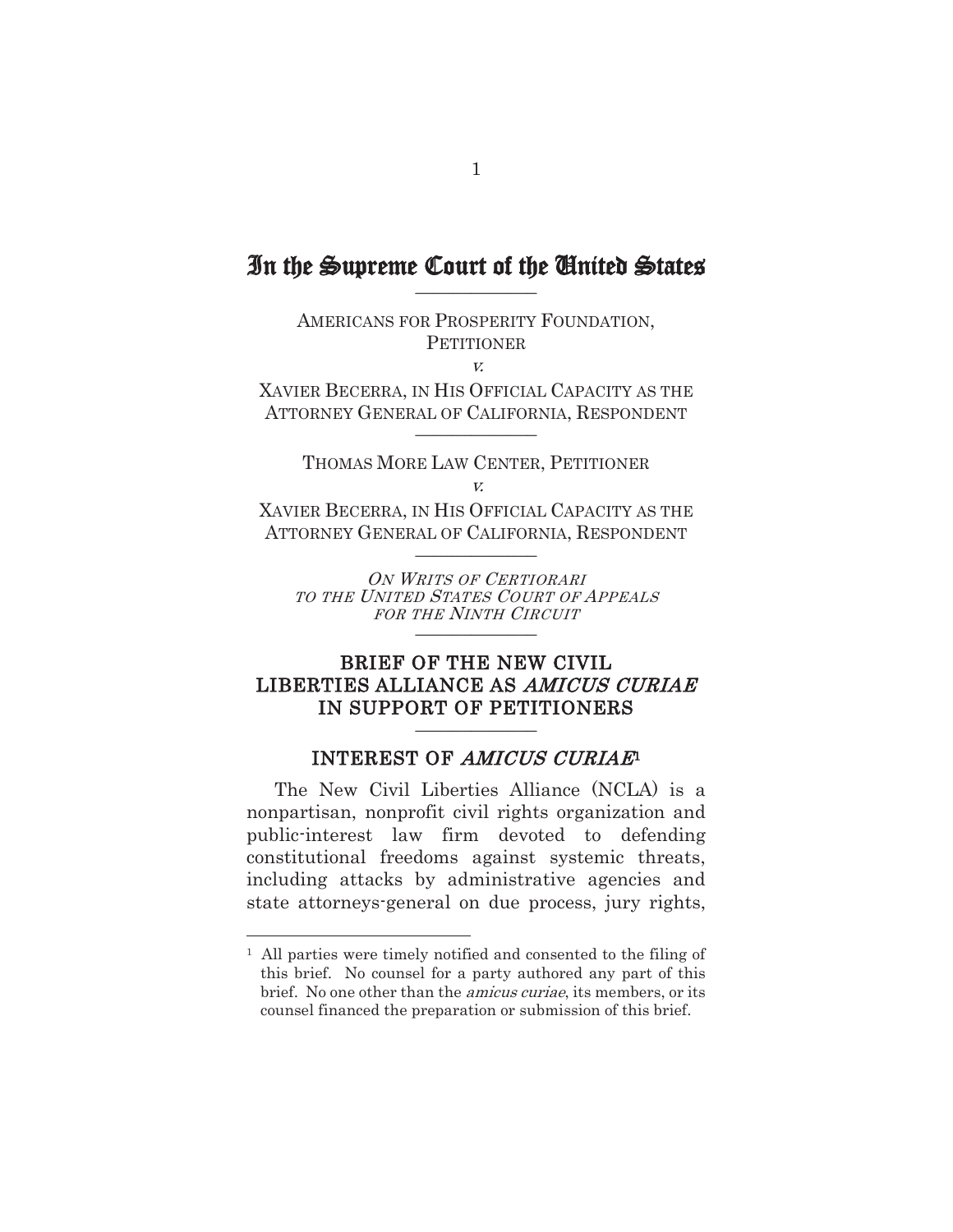freedom of speech and association, and other civil liberties. We uphold these constitutional rights on behalf of all Americans, of all backgrounds and beliefs, through original litigation, occasional amicus curiae briefs, and other advocacy.

The "new civil liberties" of the organization's name include rights at least as old as the U.S. Constitution itself, such as freedom of association and the right to be tried in front of an impartial and independent judge. However, these selfsame civil rights are also "new"—and in dire need of renewed vindication precisely because state attorneys-general and other executive branch entities have arrogated legislative power unto themselves and failed to respect vital civil liberties in the process. NCLA therefore aims to defend civil liberties—primarily by asserting constitutional constraints on administrative and executive actors, including state attorneys-general.

NCLA supports Petitioners because the Question Presented implicates the legacy of an irreplaceable civil rights-era precedent. NCLA is particularly disturbed that a state attorney general, without authority from an act of the state legislature, has invented a new, binding obligation on charities' soliciting donations in the State of California. Requiring these groups to turn over a list of their major supporters for their various charitable endeavors violates the First Amendment of the United States Constitution as applied to the states under the Fourteenth Amendment.

NCLA's chief interest as a civil rights organization participating in this litigation is to vindicate the associational freedom and anonymity principles enunciated in NAACP v. Alabama ex rel. Patterson, Attorney General, 357 U.S. 449 (1958). When a state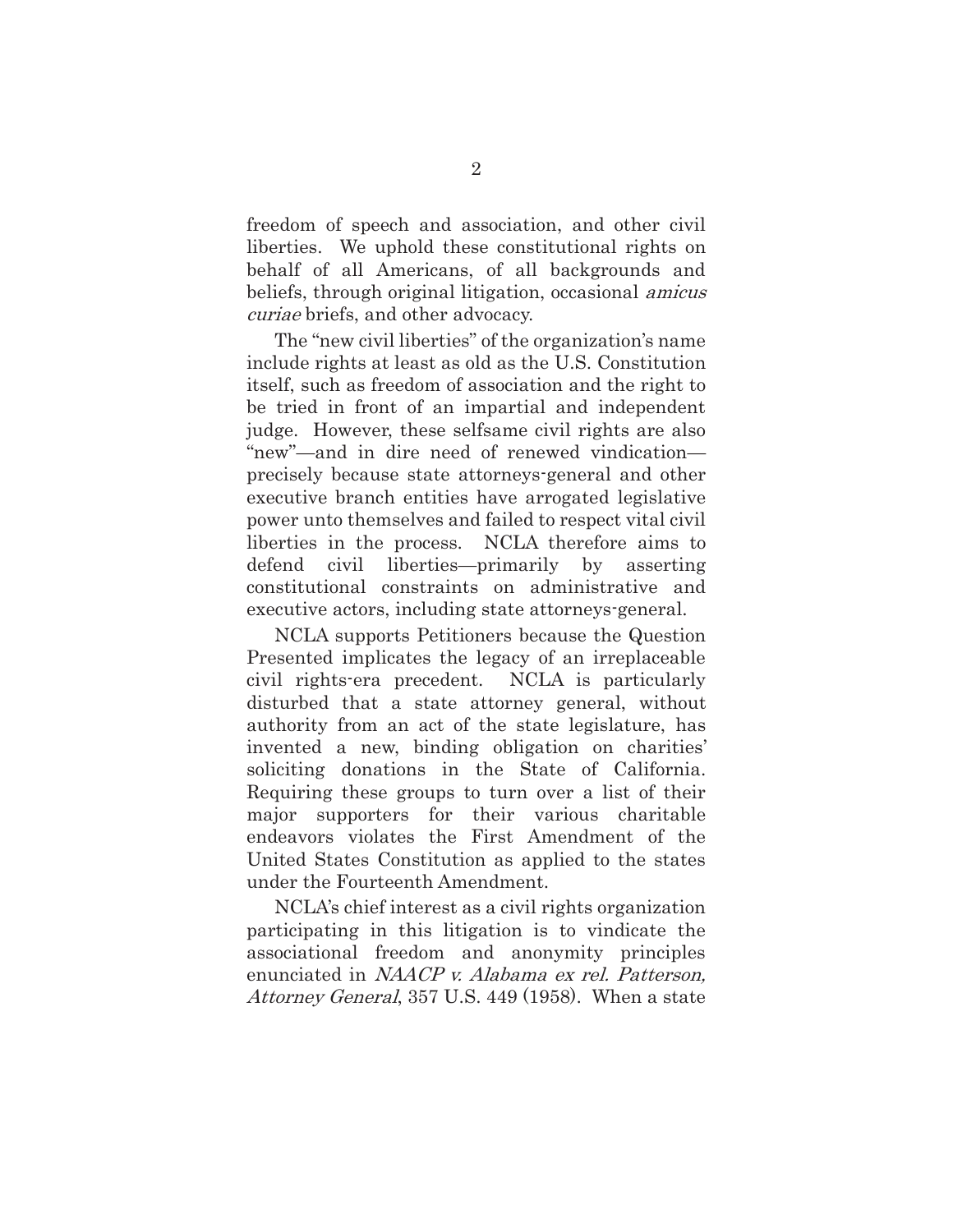attorney general establishes a disclosure requirement via administrative fiat, when the attorney general can "insist on a list" without any legislative authority, it shifts lawmaking from elected legislators to the State of California's executive branch. Worse yet, it turns back the clock to the pre-civil rights era when dissident organizations labored at the mercy and sufferance of hostile state attorneys general.

It is unfair to NCLA's overwhelming majority of donors from outside California who desire anonymity—and who have a limited ability to influence an attorney general for whom they cannot vote—for the organization to subject them to California's disclosure regime, which the U.S. Court of Appeals for the Second Circuit has called out for its "systematic incompetence in keeping donor lists confidential." Citizens United v. Schneiderman, 882 F.3d 374, 384 (2d Cir. 2018).

Success in this litigation would allow NCLA to solicit contributions in California without jeopardizing the anonymity of any donors who desire it. NCLA has no way to know whether donations to our group would ever be controversial or attract reprisals, but we stand up for the rights of free association and expression for all groups—popular and unpopular alike. NCLA ardently hopes that this Court will reverse the Ninth Circuit and reaffirm our nation's commitment to the bedrock civil rights legacy of NAACP v. Alabama, rather than the unconstitutional balancing test contrived by the Ninth Circuit.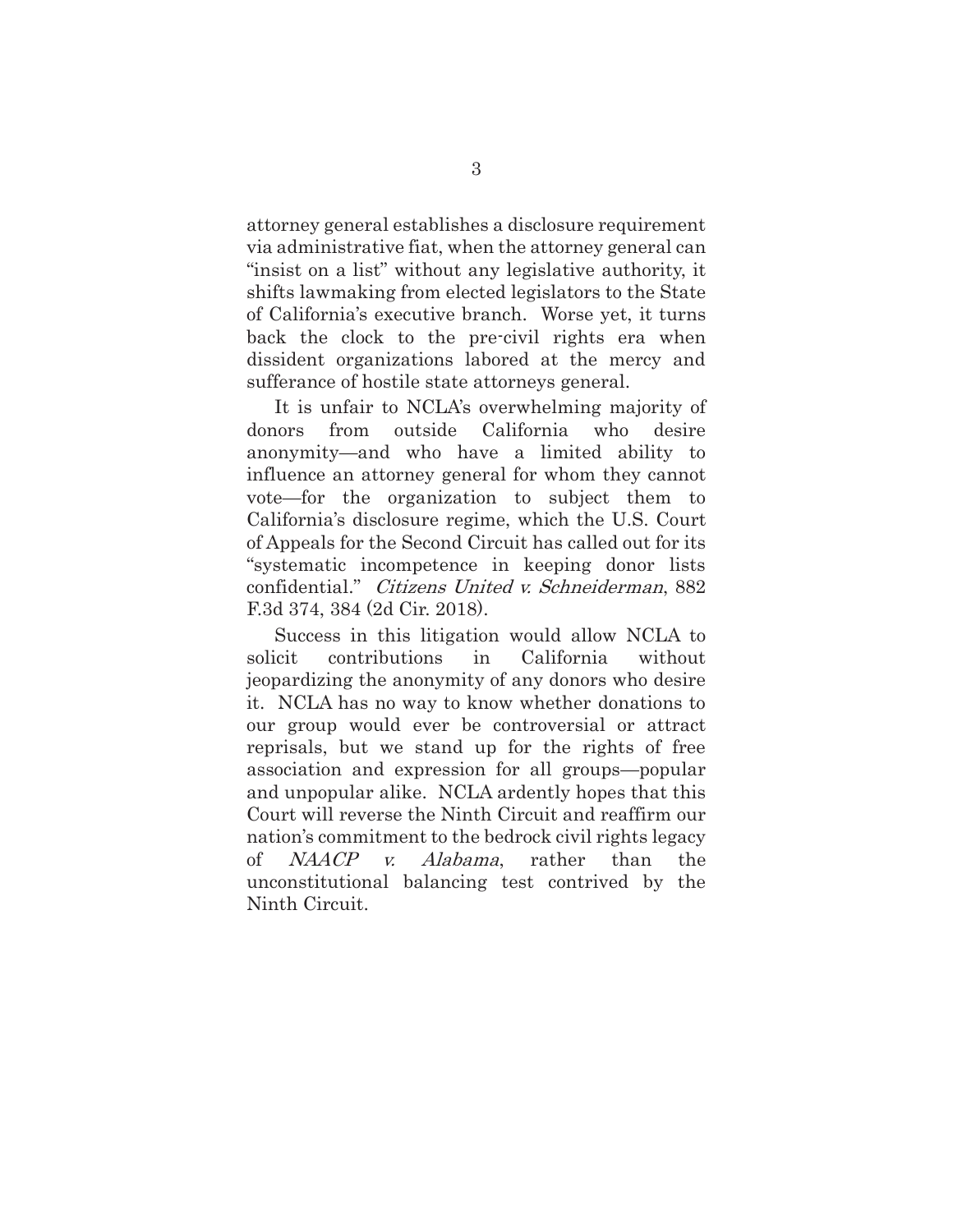#### SUMMARY OF THE ARGUMENT

Justice Harlan, writing for a unanimous Court, proclaimed the right of associational anonymity in the landmark civil rights case of NAACP v. Alabama ex rel. Patterson, Attorney General, 357 U.S. 449 (1958). The giants of jurisprudence who recognized the vital need for unpopular minority organizations of all stripes to conduct their lawful private activities freely without pretextual oversight by, or suspicionless disclosures to, a state attorney general would be dismayed if today's Court were to reverse that hardwon civil liberty.

The Ninth Circuit refused to require the Attorney General to show that his *ad hoc* demand for charities' IRS Form 990 Schedule Bs was narrowly tailored to advance the government's purported law enforcement interests, thereby dramatically departing from 60 years of controlling civil rights precedent established by this Court. See Ams. for Prosperity Found. (AFPF) Merits Br., at 2 (Feb. 22, 2021) and Thomas More Law Ctr. (Thomas More) Merits Br., at 16 (Feb. 22, 2021). At most, the Attorney General has an interest and ability to protect California-based donors. But the Form 990 Schedule Bs divulge a charity's largest donors, not its California donors. These large donors are the very ones best positioned to look after their own interests.

The Supreme Court should make it abundantly clear that NAACP still supplies the definitive authority on First Amendment jurisprudence in this area, for four principal reasons.

First, this Court should be alarmed that the California Attorney General is so openly flouting the constitutional protections for privacy and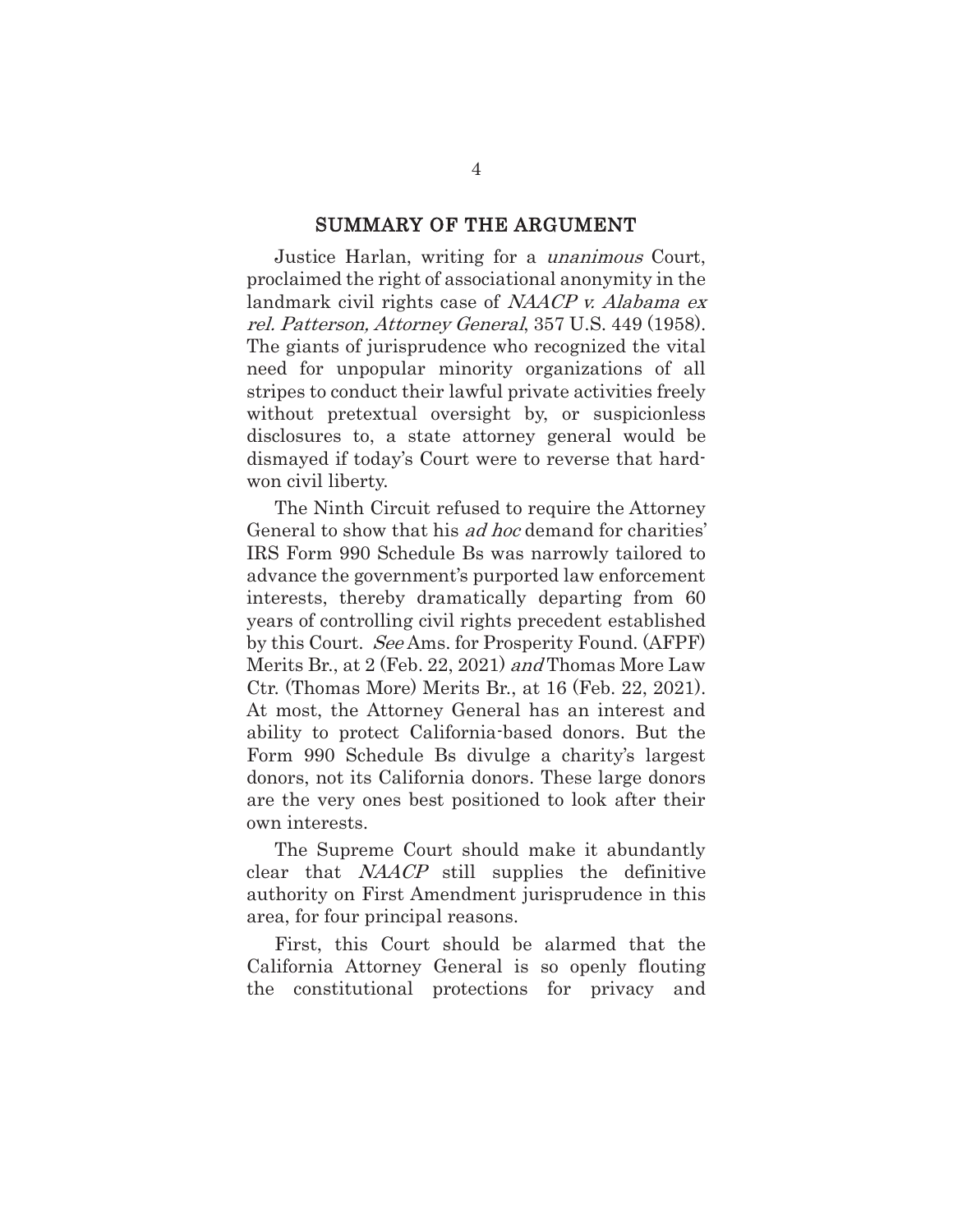associational freedom recognized by the Supreme Court in *NAACP v. Alabama*. When the Supreme Court famously held that Alabama Attorney General John Patterson could not compel the NAACP to produce its membership list, the justices applied a simple rule that bears no resemblance to the loose and indeterminate balancing test dubiously dubbed "exacting scrutiny" by the opinion below. See NAACP, 357 U.S. at 466.

The NAACP Court first observed that NAACP's members had been subjected to harassment when the fact of their membership had been revealed in the past. That alone was enough to show that disclosure to the state attorney general could deter people from joining the organization. See id. at 462–63. Then the Court considered Alabama's purported "interest" in obtaining the membership list—to determine whether the NAACP was violating the state's foreign corporation registration statute by conducting "intrastate business"—and held that the state's demand for the membership list had no "substantial bearing" to this putative state interest. *Id.* at 464.

The Ninth Circuit replaced the straightforward NAACP test with a vague and jargon-riddled "exacting scrutiny" standard that no longer protects unpopular minorities. See Americans for Prosperity Found. v. Becerra, 903 F.3d 1000, 1008 (Sept. 11, 2018). There is nothing at all "exacting" about the panel's standard of review. Instead of applying NAACP, the court borrowed a gestalt balancing test from cases involving compelled disclosures in the field of election law. See id. (holding that the "exacting scrutiny" standard "requires a substantial relation between the disclosure requirement and a sufficiently important governmental interest" and that "the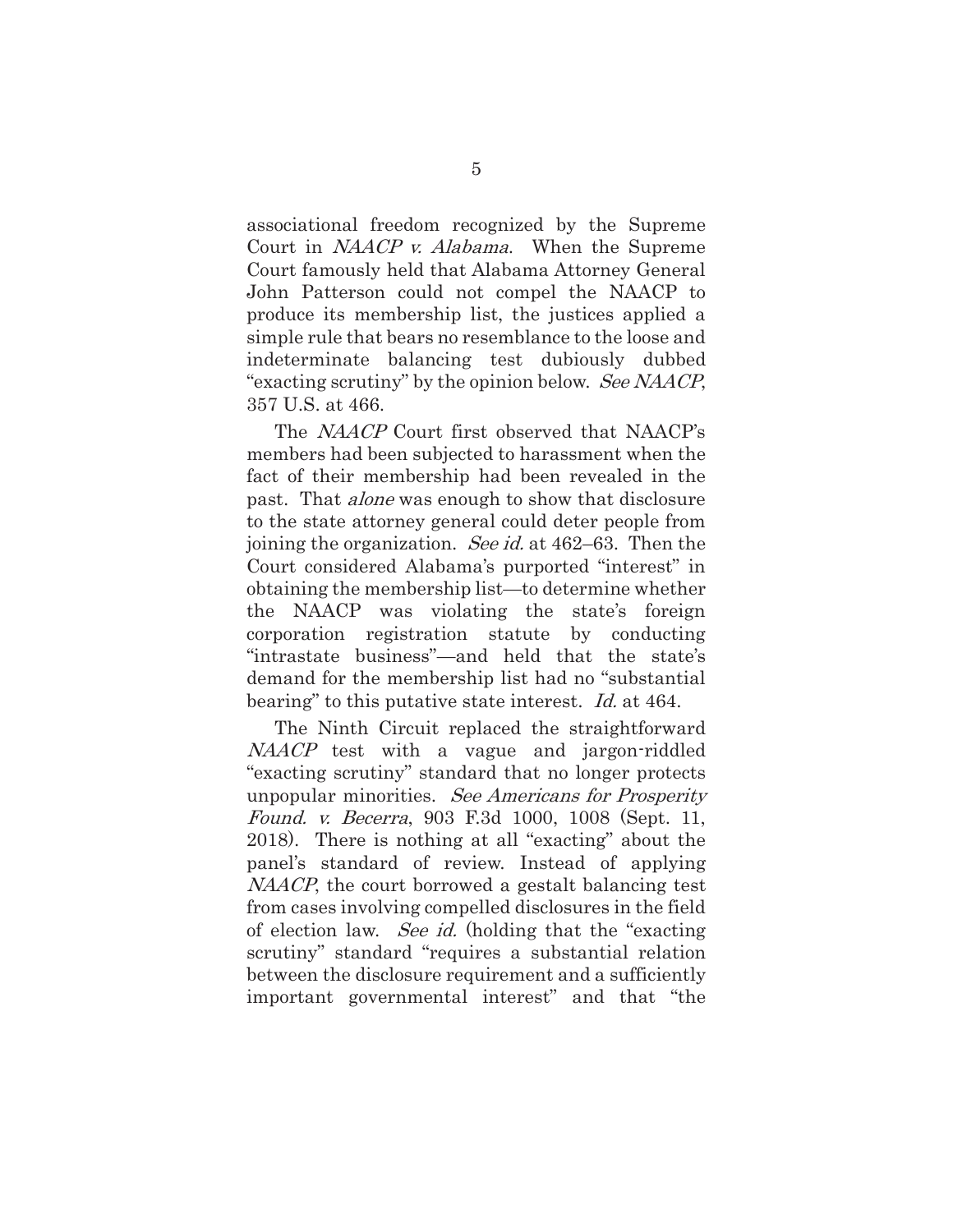strength of the governmental interest must reflect the seriousness of the actual burden on First Amendment rights.") (quoting *Citizens United v. FEC*, 558 U.S. 310, 366–67 (2010) and Davis v. FEC, 554 U.S. 724, 744 (2008)) (internal quotations omitted). This approach finds no support in the NAACP opinion, which the Ninth Circuit was bound to follow as direct, on-point authority.

Second, the Ninth Circuit's decision erodes constitutional protections for political minorities. Many of the Constitution's structural provisions and guarantees of rights safeguard minorities and unpopular minority opinions. But these protections lose much of their value when courts fail to protect dissident organizations from compelled disclosure decrees that intimidate charities' supporters.

Third, the opinion below impinges on the religious freedom of donors who want to give anonymously in accordance with the teachings of major religions.

And finally, the Ninth Circuit ignored the ineluctable truth that the Attorney General lacked the statutory power to demand charities' Schedule Bs at all. By permitting his regulation-by-fiat, the Court would facilitate his subversion of both the California Constitution and the United States Constitution.

#### ARGUMENT

### I. THE NINTH CIRCUIT'S OPINION IS INCONSISTENT WITH THE ROBUST CONSTITUTIONAL PROTECTIONS FOR CIVIL LIBERTIES THE SUPREME COURT ARTICULATED IN NAACP V. ALABAMA

NAACP v. Alabama is one of the canonical rulings of the civil rights era. It protects the rights of all dissident organizations to keep their supporter lists private from prying government officials. NAACP's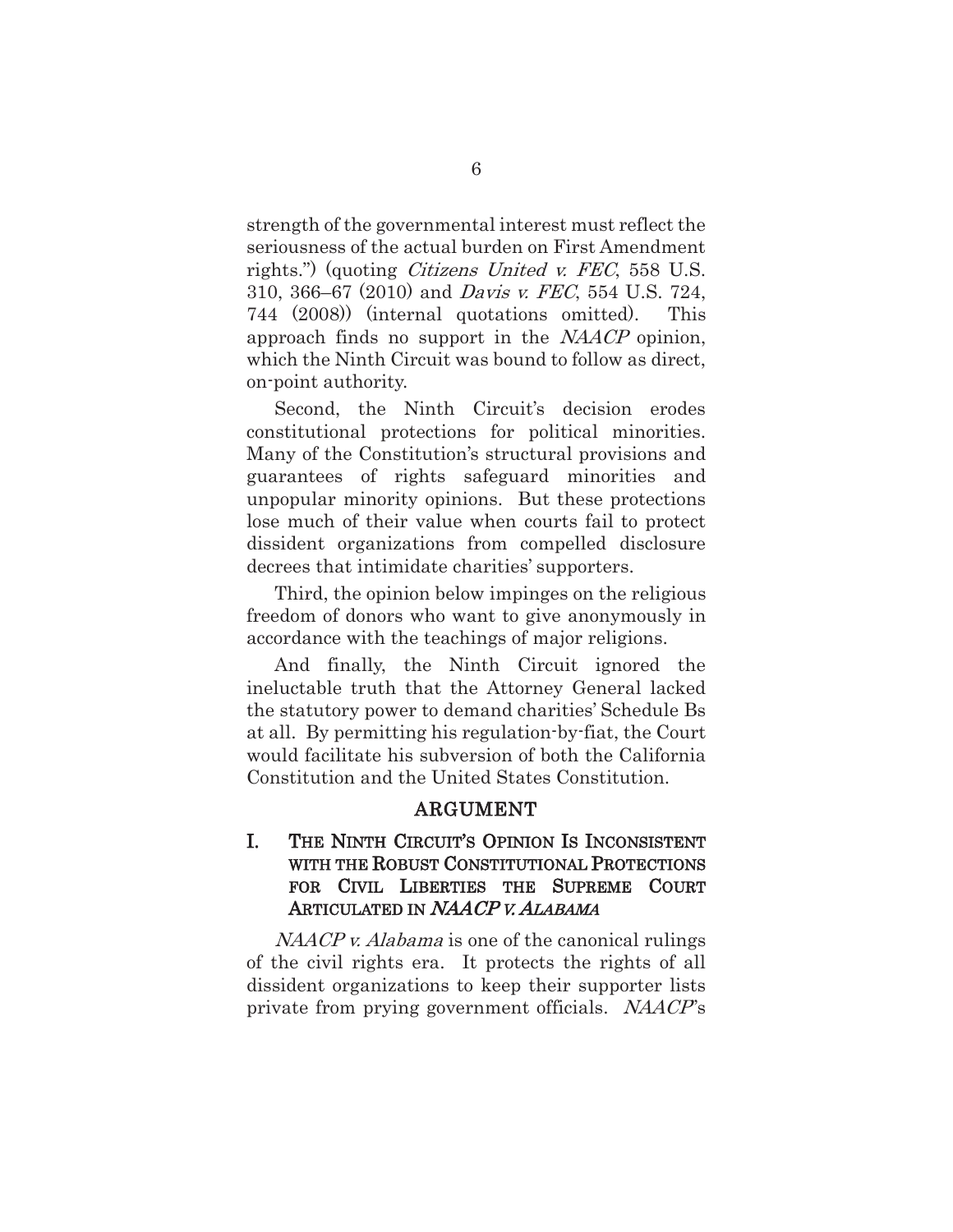holding is not limited to organizations that promote the cause of racial equality—it extends equally to other organizations whose beliefs may provoke hostility and opposition, or whose supporters could be deterred from affiliating absent assurances of privacy and confidentiality.

#### A. NAACP v. Alabama Protects Supporter Lists to Ensure Freedom and Privacy of Association

This Court, in one of its finest hours, acknowledged the truth of the "vital relationship between freedom to associate and privacy in one's associations." NAACP, 357 U.S. at 462. For the past 60 years, this Court has recognized that the "[i]nviolability of privacy in group association may in many circumstances be indispensable to preservation of freedom of association, particularly where a group espouses dissident beliefs." Id.

In analyzing the Alabama state attorney general's demand for NAACP's member list, the Court applied a straightforward test that asks whether an organization's members have previously encountered "public hostility" when their membership was revealed. See id. at 462–63. If so, then Alabama must show that disclosure has a "substantial bearing" on the State's asserted interest in obtaining the list of names. *See id.* at 464.

Under NAACP, if an organization shows that one or more of its supporters had encountered "economic reprisal, loss of employment, threat of physical coercion, and other manifestations of public hostility," that alone was enough to establish that disclosing the supporter lists to the state "may induce members to withdraw from the Association and dissuade others from joining it." Id. at 463. As the Court explained: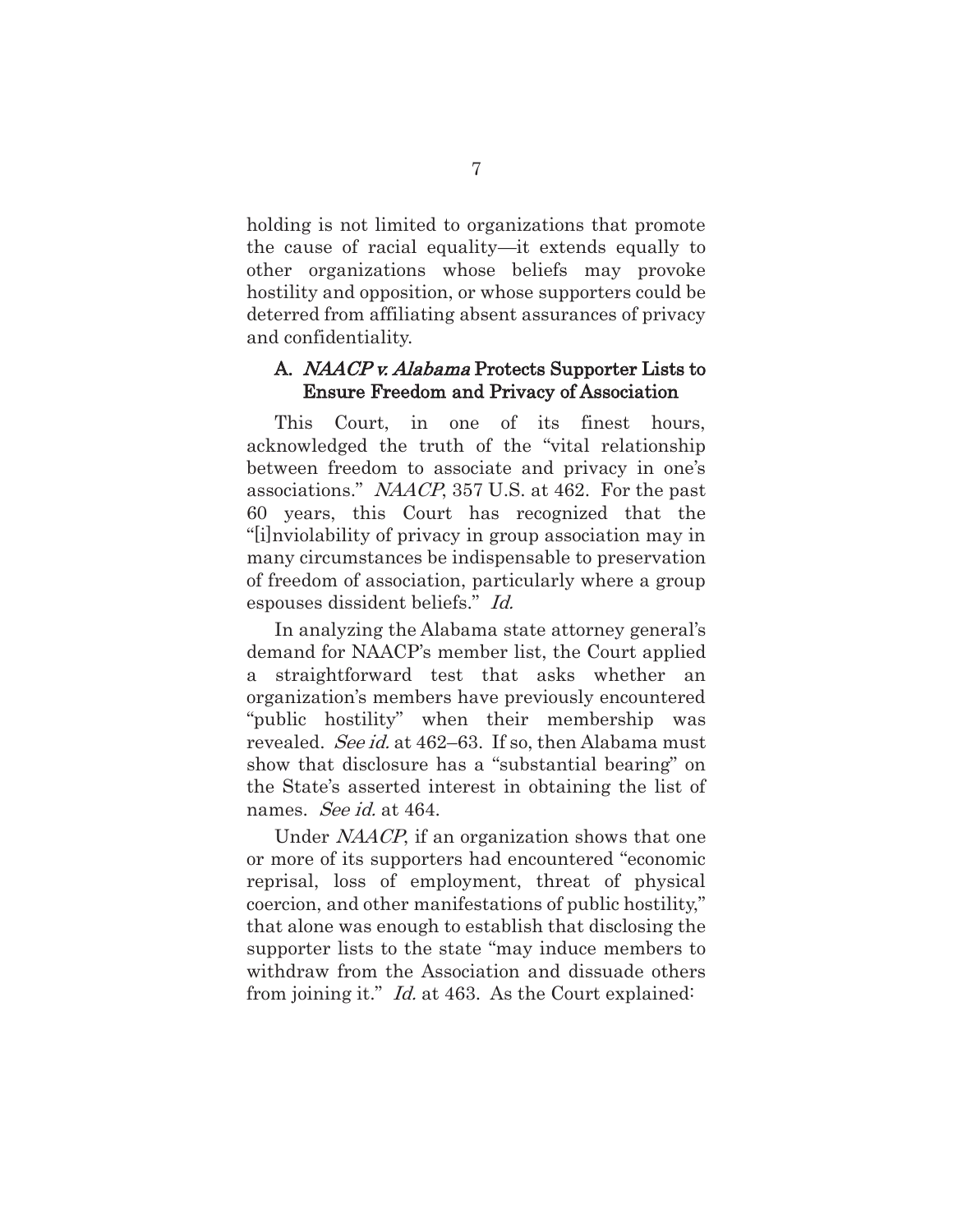Petitioner has made an uncontroverted showing that on past occasions revelation of the identity of its rank-and-file members has exposed these members to economic reprisal, loss of employment, threat of physical coercion, and other manifestations of public hostility. Under these circumstances, we think it apparent that compelled disclosure of petitioner's Alabama membership is likely to affect adversely the ability of petitioner and its members to pursue their collective effort to foster beliefs which they admittedly have the right to advocate, in that it may induce members to withdraw from the Association and dissuade others from joining it because of fear of exposure of their beliefs shown through their associations and of the consequences of this exposure.

Id. at 462–63. Under this approach, an organization needs only to present evidence of past hostility encountered by its known supporters or affiliates on account of their relationship with the organization. That by itself shows that disclosure will burden the organization's First Amendment rights, and that showing then requires the state to demonstrate that the forced disclosure of these names will have a "substantial bearing" on whatever interest the state asserts in taking names.

There is sufficient cause for reversal of the Ninth Circuit's decision under this test. But if the Court is so inclined, it should also course correct one aspect of the test. The current test unfairly extends less protection to newer charities. A group must show it suffered negative effects *before* it gains the First Amendment's protection. The First Amendment,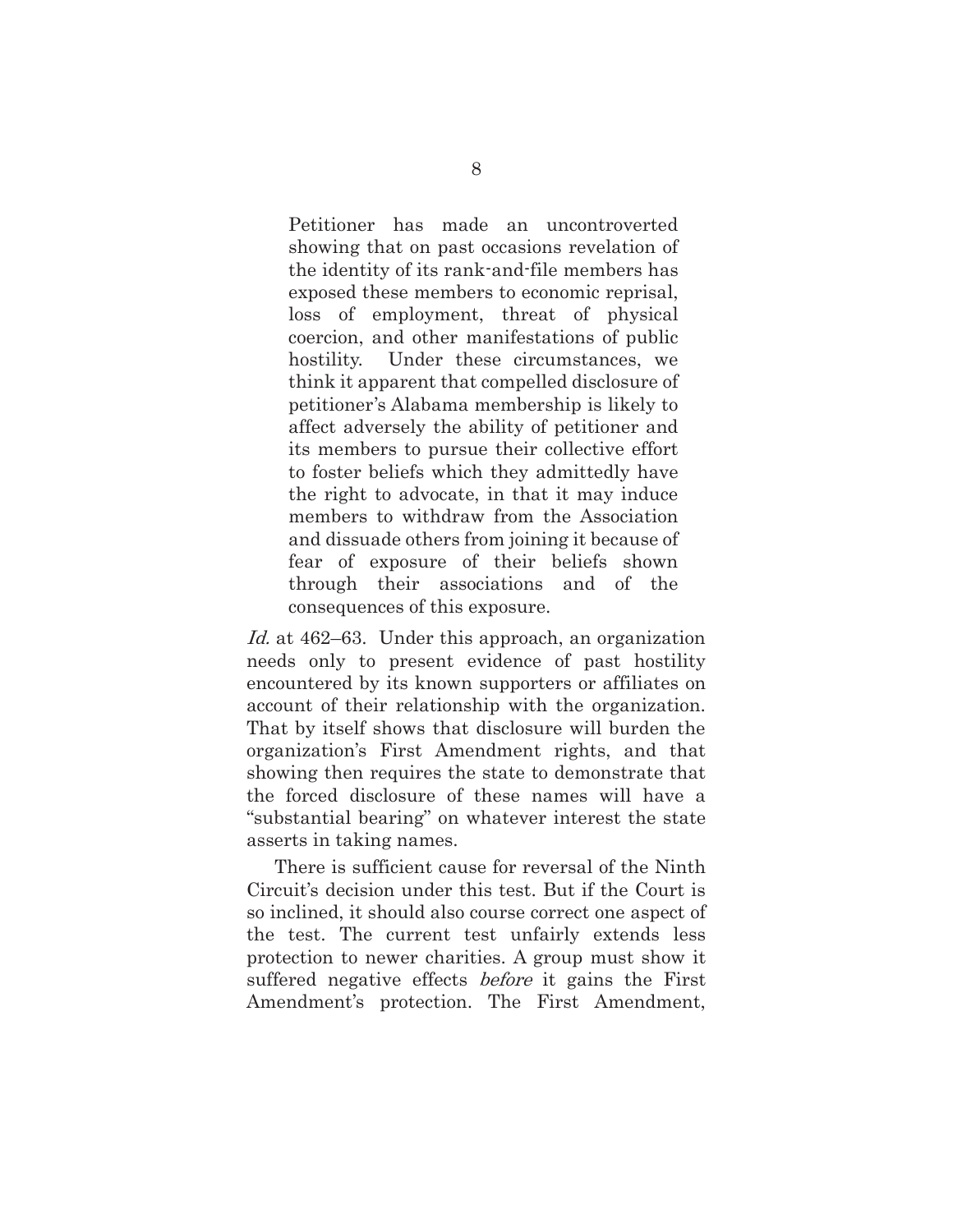however, can sustain no such time dimension because it prohibits the "abridging [of] the freedom of speech" here and now; it should not require a complainant to show it faced similar abridgment in the past to prove current or future abridgment. The Court should consider strengthening the NAACP v. Alabama test in this respect.

### B. The "Exacting Scrutiny" Standard Is Inconsistent with *NAACP* and Flips the Burden to Americans to Justify Their Right to Privacy in Their Associations

The most striking aspect of the Ninth Circuit's "exacting scrutiny" standard is how little resemblance it bears to the Supreme Court's approach in NAACP a case that the court barely mentioned.

The Ninth Circuit held that it was not enough for the plaintiffs to show that others had previously threatened and harassed their supporters and affiliates—even though the plaintiffs had produced extensive evidence of this in the trial court. See Americans for Prosperity Found. (AFPF) v. Becerra, 903 F.3d 1000, 1015–17 (9th Cir. Sept. 11, 2018); see also id. at 1017 (acknowledging that "this evidence" plainly shows at least the possibility that the plaintiffs' Schedule B contributors would face threats, harassment or reprisals if their information were to become public.") (emphasis in original). Instead, the court held that the plaintiffs must also show a "reasonable probability" that the Attorney General would somehow disclose the plaintiffs' Schedule B contributors to the public. See id. at 1015. NAACP imposed no such requirement. The mere fact that the NAACP's supporter list would be in the hands of government officials was enough to establish a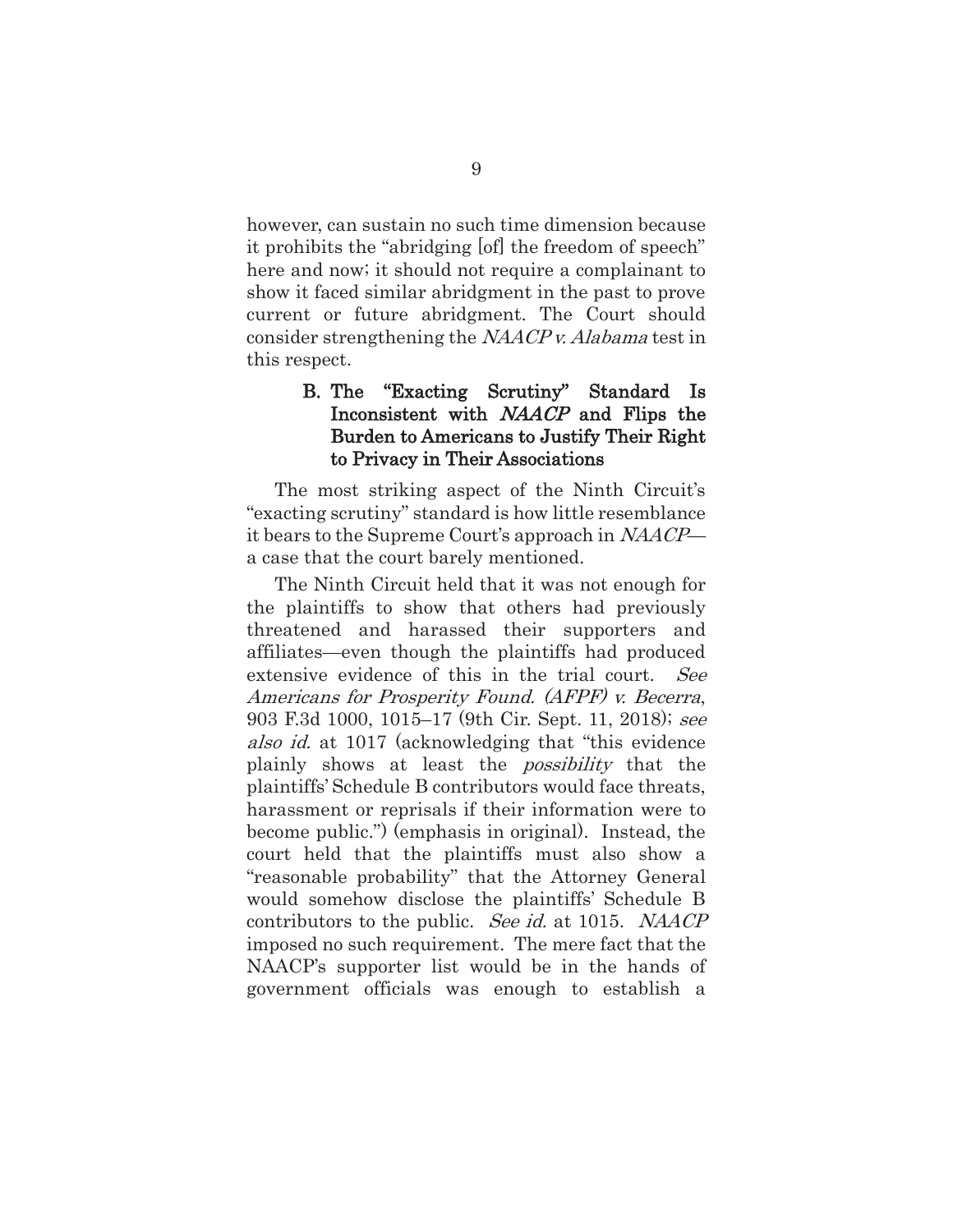chilling effect that "may induce members to withdraw" or "dissuade others from joining." NAACP, 357 U.S. at 463. The probability or likelihood of public disclosure played no role in NAACP v. Alabama's First Amendment analysis.

The *NAACP* Court was correct to downplay the question of public disclosure. In contrast, the Ninth Circuit was wrong to require the plaintiffs to show a "reasonable probability" that the Attorney General would disclose their Schedule B contributors to the public. To begin, the risk of future disclosure is impossible to quantify, even though everyone agrees there is some risk of disclosure. See AFPF, 903 F.3d at 1018 ("Nothing is perfectly secure on the internet in 2018."); *id.* at 1019 ("There is always a risk somebody in the Attorney General's office will let confidential information slip notwithstanding an express prohibition.") (quoting *Citizens United*, 882 F.3d at 384) (internal quotations omitted). So how is a judge—or litigant—supposed to determine when the risk of public disclosure is so great as to become a "reasonable" probability? And how is a charity supposed to demonstrate a "reasonable probability" of public disclosure?

More importantly, *any* chance of public disclosure is enough to deter some individuals at the margin from joining or donating to dissident organizations. Deterrence depends entirely on an individual's personal situation and personal considerations.2

<sup>&</sup>lt;sup>2</sup> See Harold J. Brumm & Dale O. Cloninger, Perceived Risk of Punishment and the Commission of Homicides: A Covariance Structure Analysis, 31 J. Econ. Behavior & Org. 1 (1996); Maynard L. Erickson, Jack P. Gibbs, & Gary F. Jensen, The Deterrence Doctrine and the Perceived Certainty of Legal Punishments, 42 Am. Soc. Rev. 305 (1977).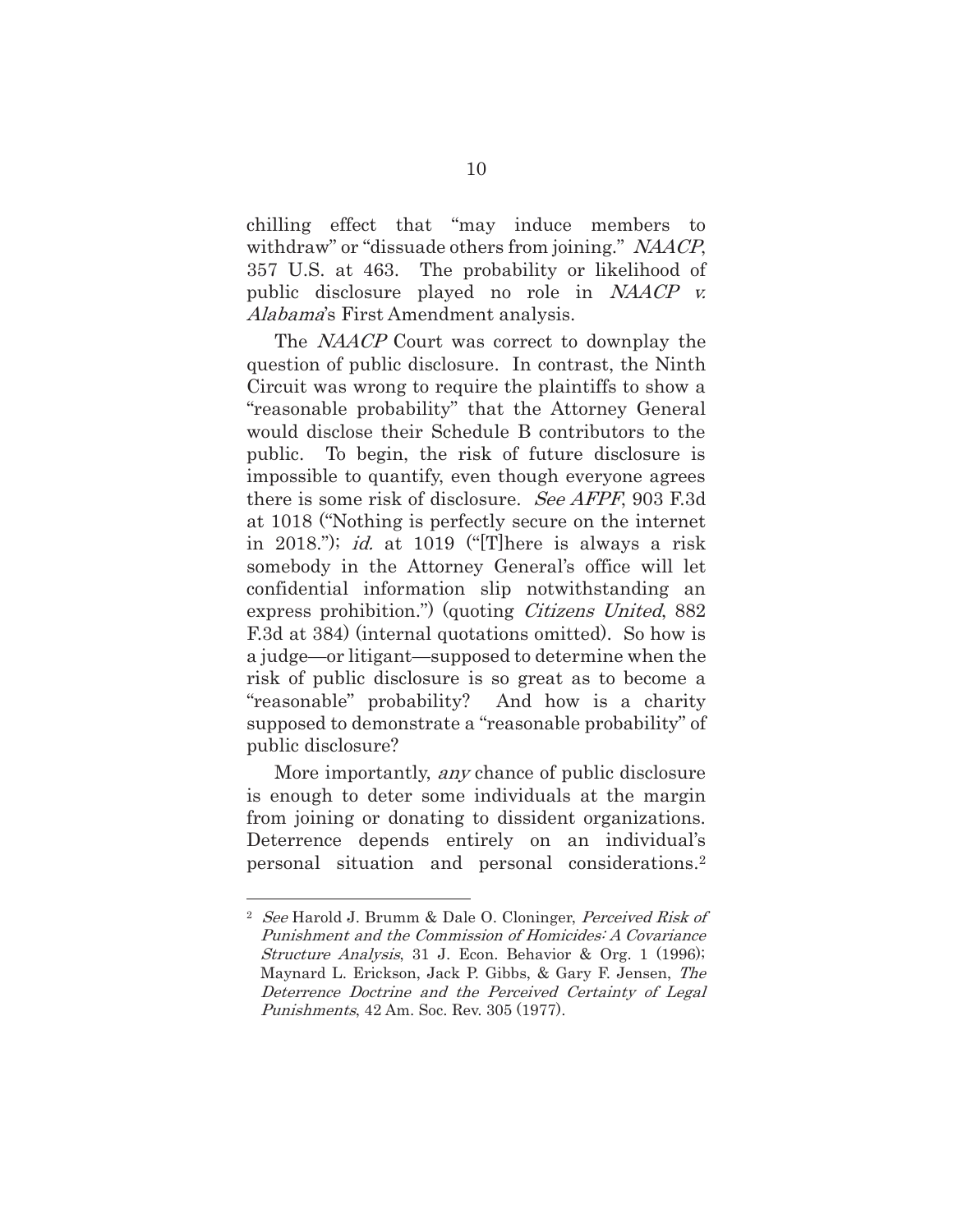Someone whose circumstances leaves him particularly vulnerable to public disclosure—or who is dependent on the state and therefore worries about retaliation from hostile state officials even absent public disclosure—will be dissuaded from joining or donating, notwithstanding that the probability of disclosure may be small. Even a marginal chilling effect may substantially burden the First Amendment rights of organizations and their supporters.

A compelled disclosure regime produces this chilling effect whenever it demands a list from an entity. NAACP correctly declined to consider whether the Alabama Attorney General would actually disclose the NAACP's membership list to the public. Instead, the mere demand for the list created the chilling effect that burdened the members' First Amendment rights. Thus, NAACP requires the State of California to show that the compelled disclosure has a "substantial bearing" on the interests that it asserts, which it cannot do. See NAACP, 357 U.S. at 462–63; 464–65.

The Attorney General's forced disclosure of supporters' lists cannot be justified by any state interest, much less a substantial one. Schedule B will not ferret out fraud. Top association supporters reported on Schedule B by the nonprofit *itself*—are the most capable of monitoring their association's management and the *least* likely to disapprove of it. Further, any association supporter, whether listed on Schedule B or not, may freely choose to cooperate with the Attorney General to investigate an association's alleged fraud. Indeed, given that less than 1% of investigations of charities implicate Schedule B, it is fair to question the Attorney General's true motives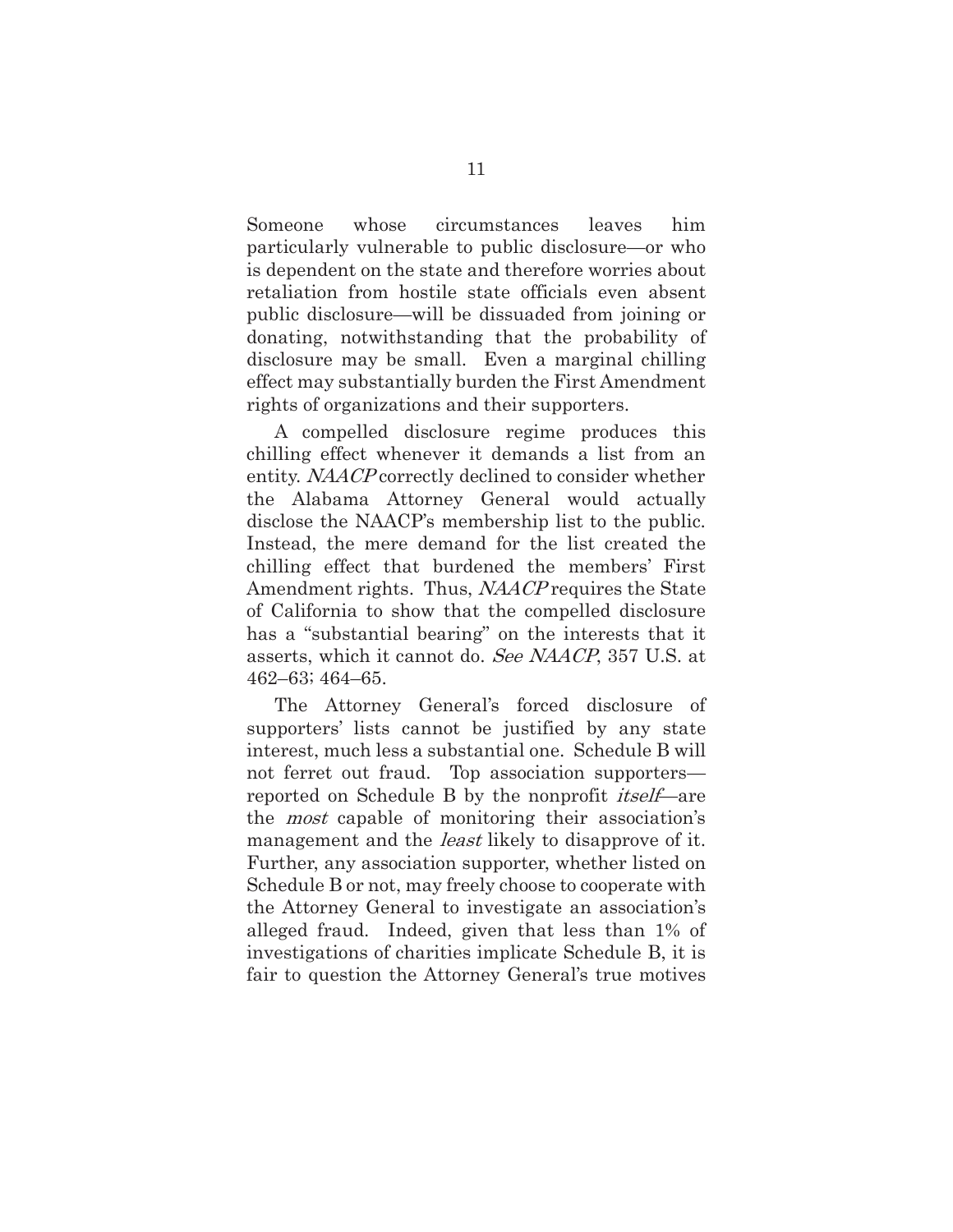in casting such a wide, First Amendment-chilling net.3

### C. NAACP 's Holding and Analysis Apply to All Circumstances of Potential Retribution for Exercising Freedom of Association

The Ninth Circuit diluted the protections NAACP established by engaging in two specious doctrinal maneuvers. The first of these maneuvers has already been explained in the plaintiffs' Petitions: The court relied on cases involving compelled disclosures in election law, where the Court has established a far more forgiving standard of review than the rigorous standard that governs non-election cases such as NAACP and this one.<sup>4</sup> See Ams. for Prosperity Found. (AFPF) Pet. for Writ of Cert., at 2–3 (Aug. 26, 2019).

But the Ninth Circuit's second maneuver is more subtle and more pernicious. The opinion—like the Second Circuit's in Citizens United v.

<sup>&</sup>lt;sup>3</sup> See AFPF Merits Br., at 33 ("In the ten years preceding the trial in this case, fewer than 1% (5 out of 540) of the Attorney General's investigations of charities so much as implicated Schedule B. … Even in [those] five investigations, … the same information could have been obtained from other sources.").

<sup>4</sup> Nevertheless, even in the sphere of election law, courts apply NAACP 's foundational premise that disclosure obligations chill speech. For example, the Fourth Circuit invalidated a Maryland law that imposed two sets of disclosure obligations on online platforms regarding political ad purchasers. Wash. Post v. McManus, 944 F.3d 506, 523 (4th Cir. 2019). The court relied in part upon *NAACP* for the proposition that "the specter of a broad inspection authority, coupled with an expanded disclosure obligation, can chill speech and is a form of state power the Supreme Court would not countenance." Id. at 519 (citing NAACP, 357 U.S. at 462).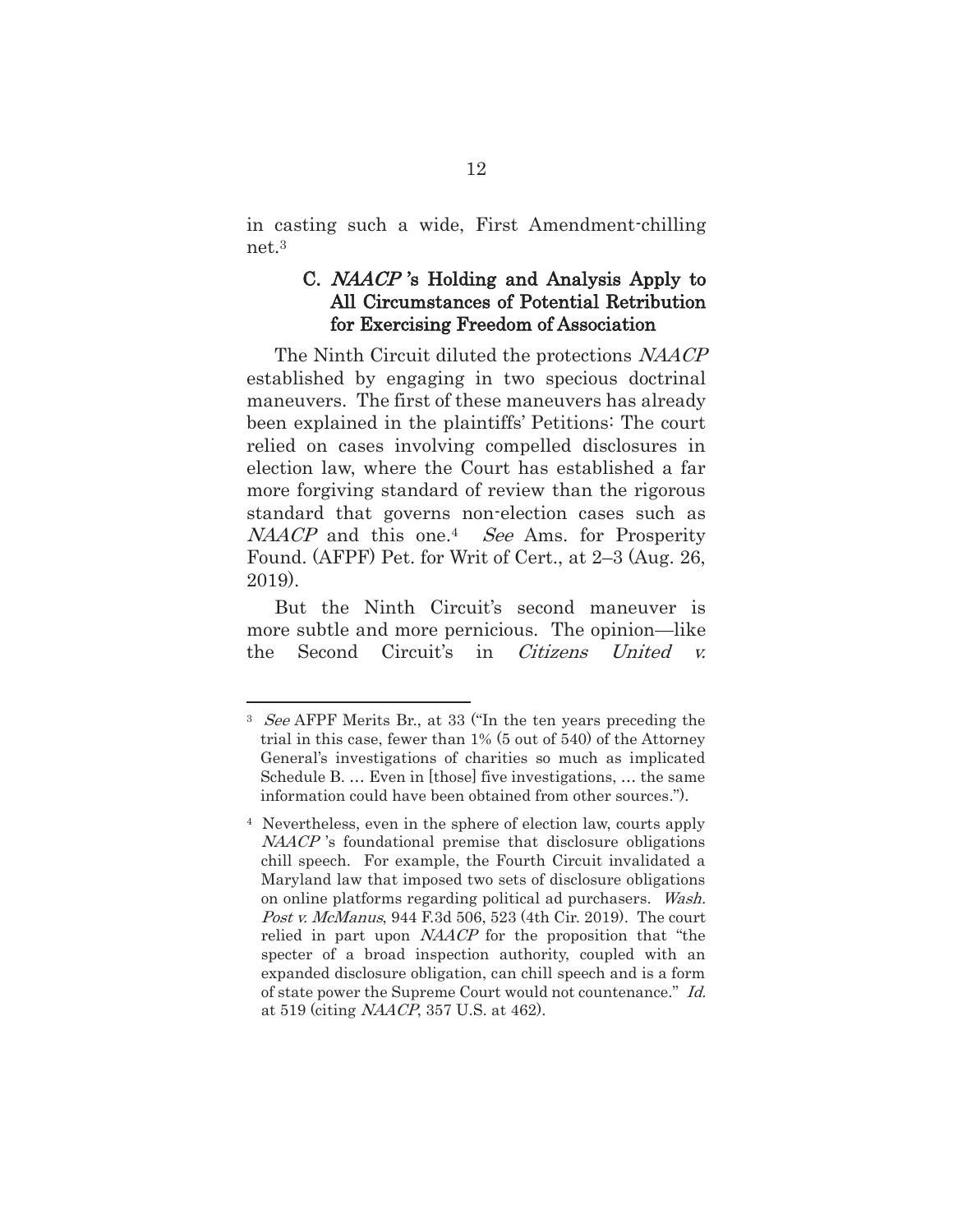Schneiderman—attempted to cabin the holding of NAACP to situations in which an organization's supporters would face *violent* retaliation if their affiliations were disclosed. The Second Circuit, for example, tried to distinguish NAACP as follows:

NAACP members rightly feared violent retaliation from white supremacists for their membership in an organization then actively fighting to overthrow Jim Crow. Ample evidence of past retaliation and threats had been presented to the Court. Requiring the NAACP to turn over its member list to a state government that would very likely make that information available to *violent white* supremacist organizations, the Court concluded, would reasonably prevent at least some of those members from engaging in further speech and/or association.

Citizens United, 882 F.3d at 381 (emphasis added) (internal citations omitted). Later in the opinion, the Second Circuit again attempted to distinguish NAACP by noting that civil rights activists had encountered not merely hostility but violent retribution:

In *NAACP*, the Court was presented ... with "an uncontroverted showing that on past occasions revelation of the identity of its rank-and-file members has exposed those members to economic reprisal, loss of employment, [and] threat of physical coercion," and it was well known at the time that civil rights activists in Alabama and elsewhere had been beaten and/or killed.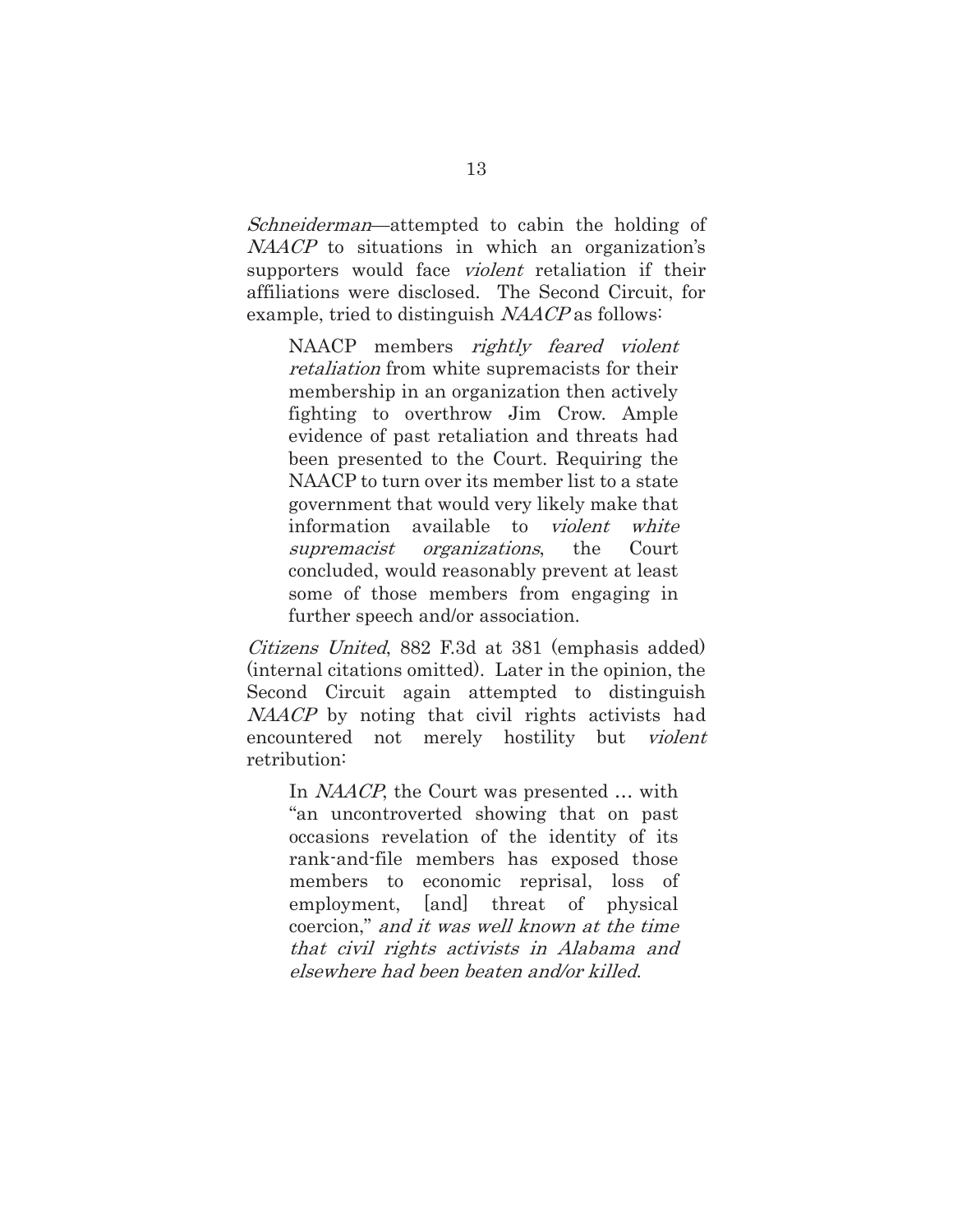Id. at 385 (emphasis added). The Ninth Circuit's panel opinion likewise distinguished NAACP in a footnote by quoting this exact passage from Citizens United. See AFPF, 903 F.3d at 1014–15 & n.5.

NAACP, however, never limits its holding to situations in which an organization's supporters are subjected to physical violence. Quite the opposite, the Supreme Court said that the NAACP:

made an uncontroverted showing that on past occasions revelation of the identity of its rank-and-file members has exposed these members to *economic reprisal*, *loss of* employment, threat of physical coercion, and other manifestations of public hostility.

NAACP, 357 U.S. at 462 (emphasis added). Then it said that this evidence—which included non-violent forms of retribution—showed that disclosure of the supporter list:

may induce members to withdraw from the Association and dissuade others from joining it because of fear of exposure of their beliefs shown through their associations and of the consequences of this exposure.

Id. at 463. Nowhere does the Court's opinion mention or acknowledge the previous acts of violence committed against civil rights activists—let alone imply that its holding was predicated on these past acts of violence or threats of future violence.

Even the court below—in a case decided six months after the Petitioners filed their Petitions to this Court—recognized that threats of violence are not the only threats that have a chilling effect on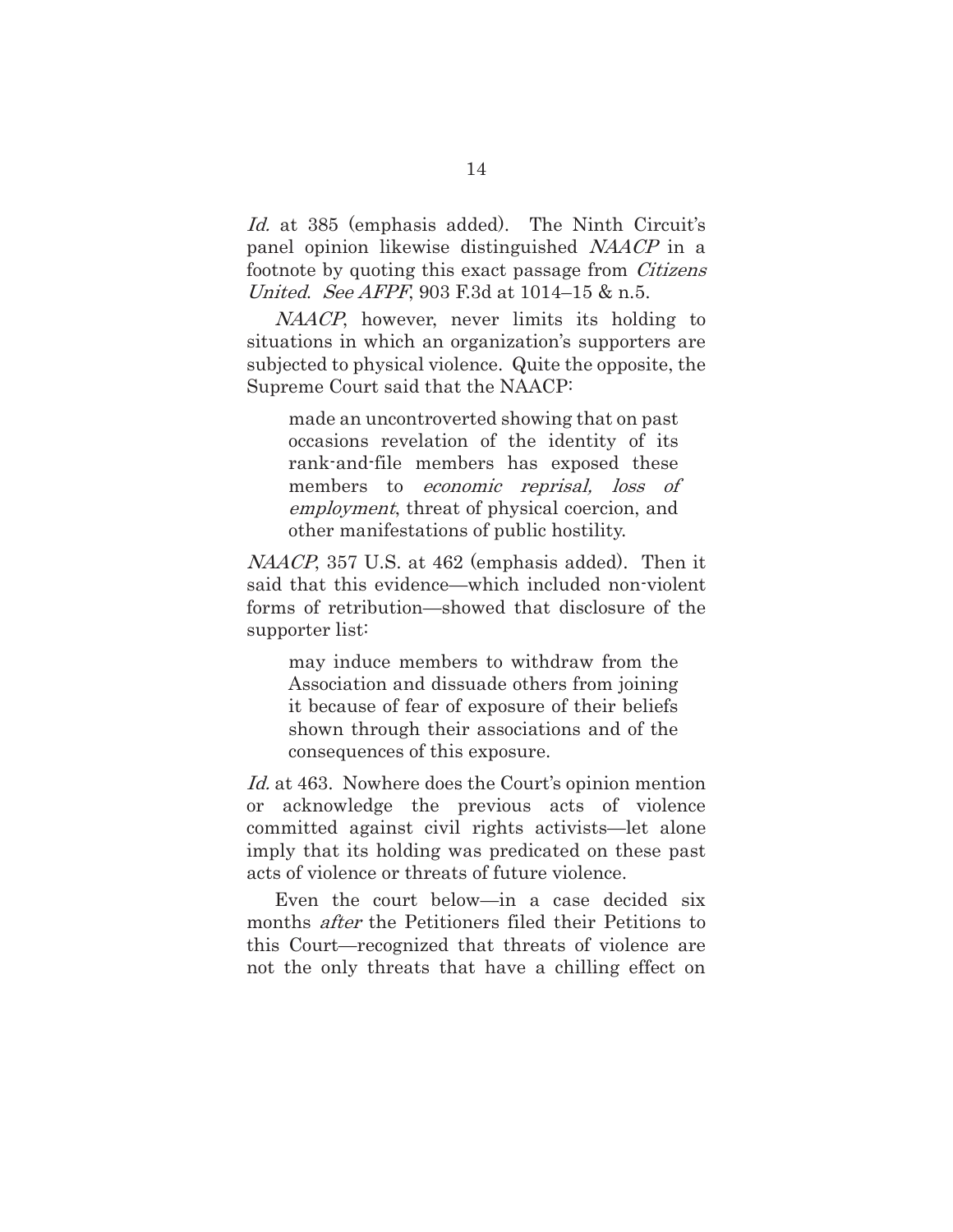speech. In *Doe v. Univ. of Wash.*, 798 Fed. Appx. 1009 (9th Cir. 2020), the movants sought to enjoin disclosure of their association in a public records request. 798 Fed. Appx. at 1010. The trial court had determined that the movants were engaged in the First Amendment-protected activity of fetal tissue and abortion advocacy. Doe v. Univ. of Wash., No. C16-1212JLR, 2017 U.S. Dist. LEXIS 197244, \*26 (W.D. Wash. Nov. 30, 2017). The trial court also found that:

disclosure of their personally identifying information would render them and those similarly situated uniquely vulnerable to harassment, shaming, stalking, or worse, and in this context, would violate their constitutional First Amendment rights of expression and association.

Id. at \*6 (emphasis added). Citing NAACP, the Ninth Circuit agreed, finding that the movants "were associated with advocacy for reproductive rights." Univ. of Wash., 798 Fed. Appx. at 1010-11 (regarding movant-Does 3, 4, 5, 7, and 8) (citing  $NAACP$ , 357 U.S. at 462). The court unanimously affirmed the trial court's preliminary injunction, holding that the movants faced:

a reasonable probability that the compelled disclosure of personal information will subject those individuals or groups of individuals to threats, harassment, or reprisals that would have a chilling effect on that activity.

Id. at 1010 (quoting John Doe No. 1 v. Reed, 561 U.S. 186, 200 (2010)) (emphasis added) (internal quotations omitted).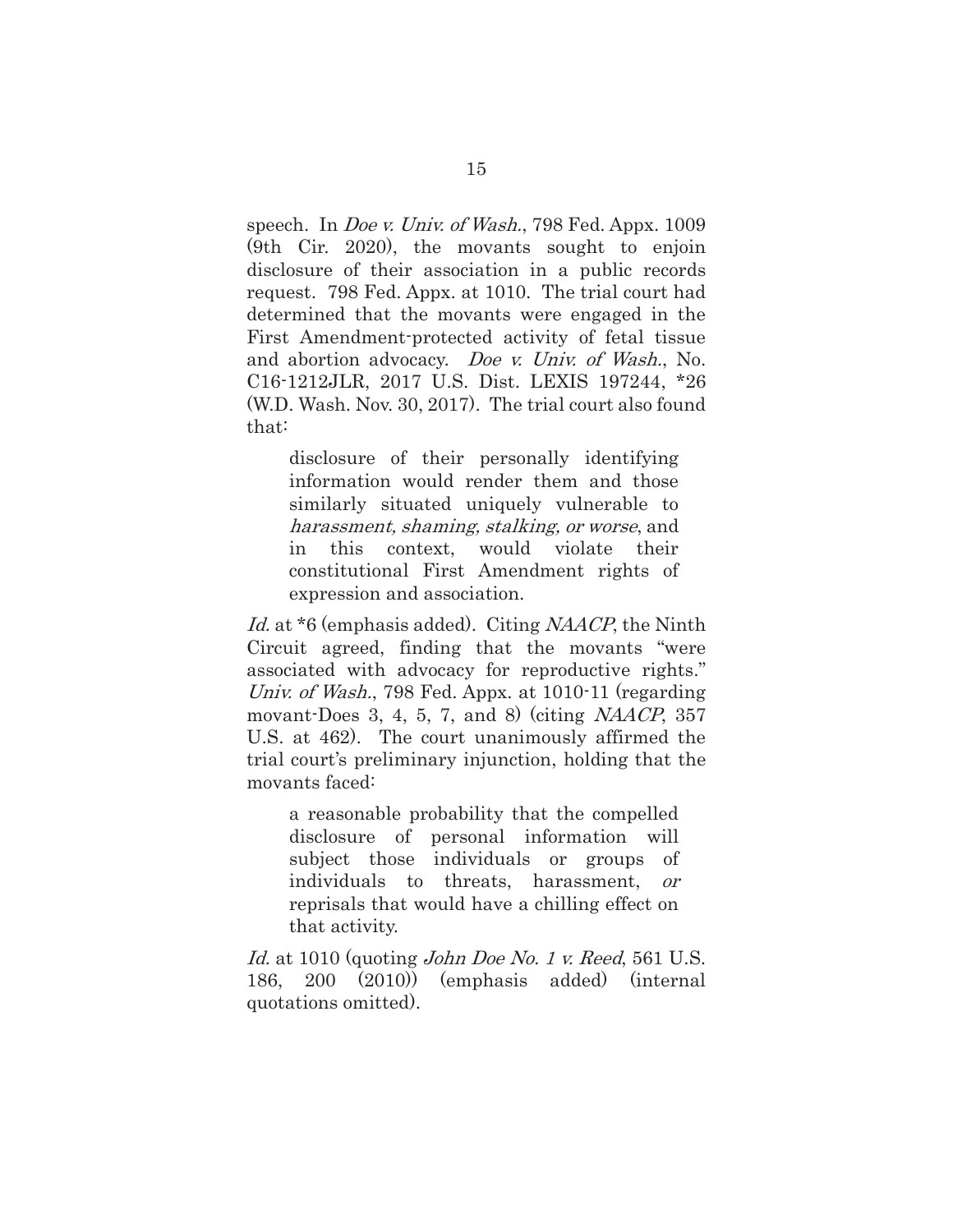As the Ninth Circuit recognized in University of Washington, non-violent harassment is as capable of chilling First Amendment freedoms as physical force. Indeed, as the California Attorney General full well knows, activists who support same-sex marriage targeted the former CEO of Mozilla and forced him to resign his job after discovering that he had donated \$1,000 to California Proposition 8.5 Activists likewise targeted the Artistic Director of the California Musical Theater, who was forced to resign his job once his \$1,000 donation to Proposition 8 was publicly disclosed.6 Notably, those reprisals came in response to donations to an initiative that a majority of voters had *approved*.<sup>7</sup>

Free speech and association are guaranteed by our Constitution without resort to prior proof of actual or threatened victimization. Donors to organizations that support unpopular causes are equally susceptible to non-violent bullying of this sort, and the fear of losing employment and business opportunities is no less menacing to First Amendment freedoms than the threat of physical

<sup>5</sup> See Nick Bilton and Noam Cohen, Mozilla's Chief Felled by View on Gay Unions, New York Times (April 3, 2014), available at https://nyti.ms/2zQ1vu0 (last visited on March 1, 2021).

<sup>6</sup> See https://www.wsj.com/articles/SB123033766467736451 (last visited on March 1, 2021).

<sup>7</sup> See Chris Cillizza & Sean Sulivan, How Proposition 8 passed in California — and why it wouldn't today, Wash. Post, available at https://www.washingtonpost.com/news/thefix/wp/2013/03/26/how-proposition-8-passed-in-california-andwhy-it-wouldnt-today/ (last visited on March 1, 2021).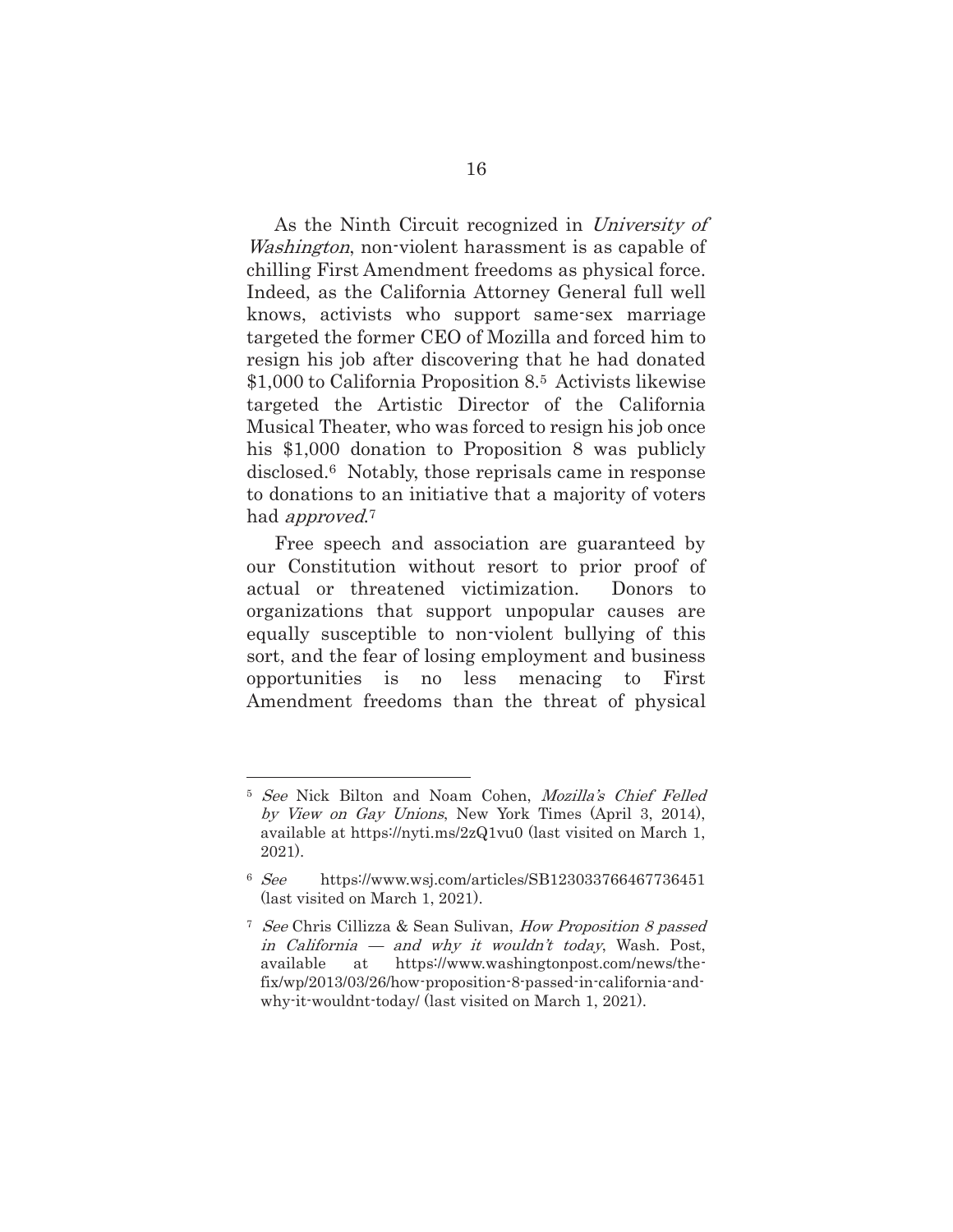violence.<sup>8</sup> For the Ninth Circuit to treat NAACPs holding as turning on the violence and brutality of white supremacists guts one of the canonical precedents of the civil rights era, converting it into a one-off holding that protects only those who can show that their physical safety would be endangered by disclosing their association with a dissident organization.9 Worse, it requires a speaker to invoke such a menacing scenario in order to protect the speaker's liberty of expression. That dramatic, burdenshifting misreading betrays  $NAACP$ s original holding and is unworkable in practice since once violence

<sup>8</sup> Even if the Attorney General does not disclose the list, supporters may also reasonably fear loss of business opportunities caused by disclosure to the Attorney General. California has been known to attempt to influence the internal politics of other states by prohibiting state employee travel to states that make policy choices that differ from California's. It is hardly a stretch to contemplate that the Attorney General and his successors may use supporter lists internally to the detriment of those supporters without their knowing the reason why they have lost business from the state, or why they have been targeted for regulatory mischief or perhaps even singled out for criminal investigations and prosecutions.

<sup>9</sup> That said, the threat to individuals of physical violence by today's extremists should not be discounted. Whether doxxing at the University of Texas (https://www.foxnews.com/ media/texas-students-react-doxxing-threats-conservatives), SWATting in Wichita (https://www.nytimes.com/2018/11/13/us/ barriss-swatting-wichita.html), Antifa at a Boston parade or ICE facilities (https://www.bostonherald.com/2019/09/01/callantifa-what-they-are-domestic-terrorists/), a mob trying to break into a journalist's home (https://www.usatoday.com/story/ news/politics/2018/11/08/mob-tucker-carlsons-home-antifa-breakdoor-chant-fox-host/1927868002/), or death threats against Covington students (https://www.thedailybeast.com/covingtoncatholic-students-claim-death-threats-after-dc-encounter), there are far too many examples of violence or threats of violence in an increasingly polarized society.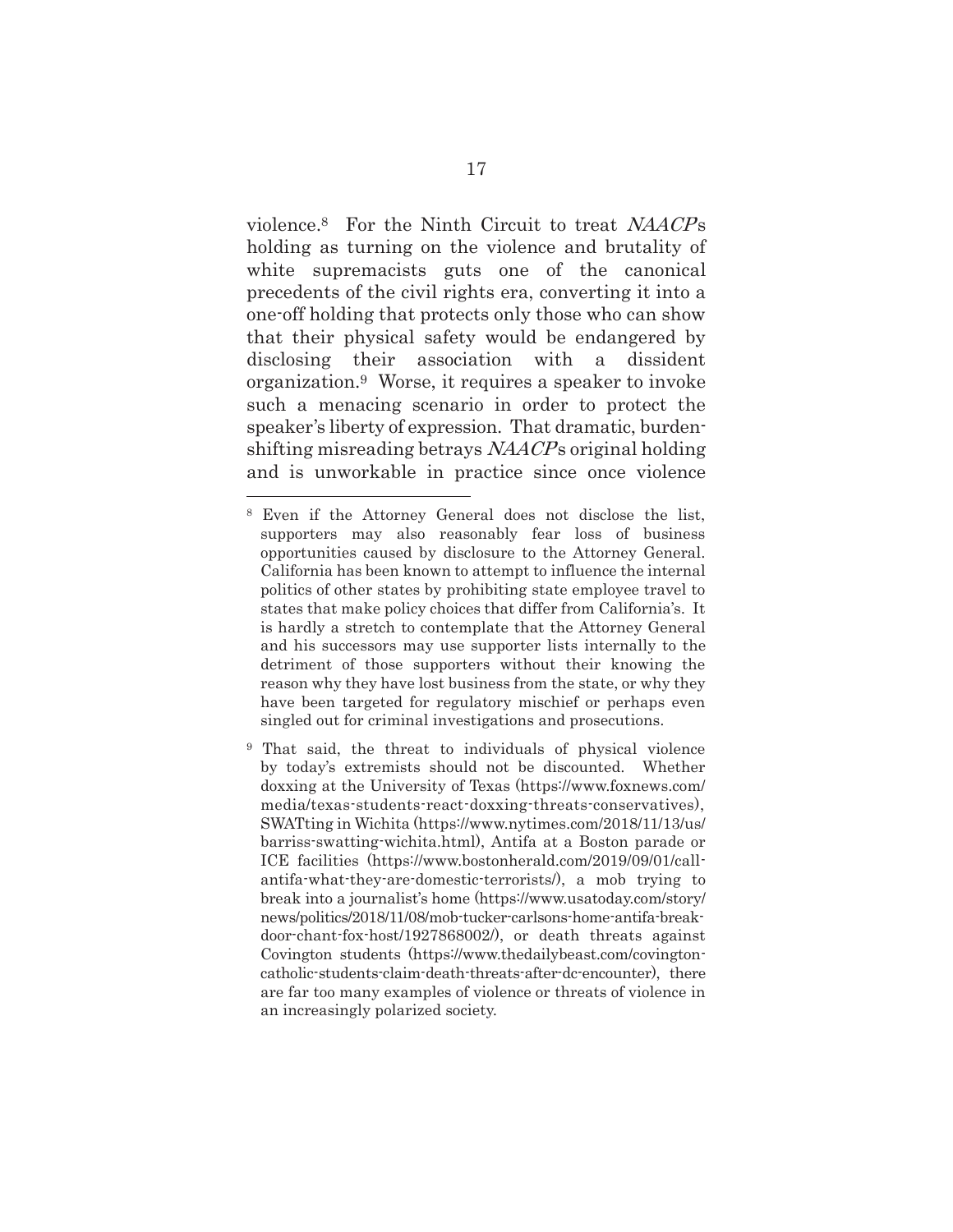occurs the harm is already incurred and some portion of the free association right is irremediable. The decisions below threaten the legacy of the civil rights movement by diluting the protections for associational freedom and privacy that the Supreme Court established in NAACP v. Alabama, and by attempting to limit NAACP 's holding to situations involving the extraordinary acts of brutality that characterized the civil rights era. The Court should reaffirm NAACP and apply its public hostility test to this case.

#### II. THE COURT SHOULD NOT ERODE PROTECTIONS FOR MINORITY OPINIONS

The Constitution does much to protect the rights of political minorities, but many of those protections are under assault by forces that want to stamp out dissent and unpopular viewpoints. The Ninth Circuit's decision continues this trend of erosion of protections for minority opinions.

### A. The Administrative State Has Gutted Much of the Constitution's Structural and Textual Protections for Minority Opinions

The Constitution's federalist structure is designed, in part, to preserve safe harbors where political minorities can thrive and even push back against a prevailing practice or ideology. See The Federalist No. 10 (James Madison).10 Its enumerated federal

<sup>&</sup>lt;sup>10</sup> "Either the existence of the same passion or interest in a majority at the same time must be prevented, or the majority, having such coexistent passion or interest, must be rendered, (by their number and local situation, unable to concert and carry into effect schemes of oppression. \* \* \* A republic, by which I mean a government in which the scheme of representation takes place, opens a different prospect, and promises the cure for which we are seeking." The Federalist No. 10 (James Madison).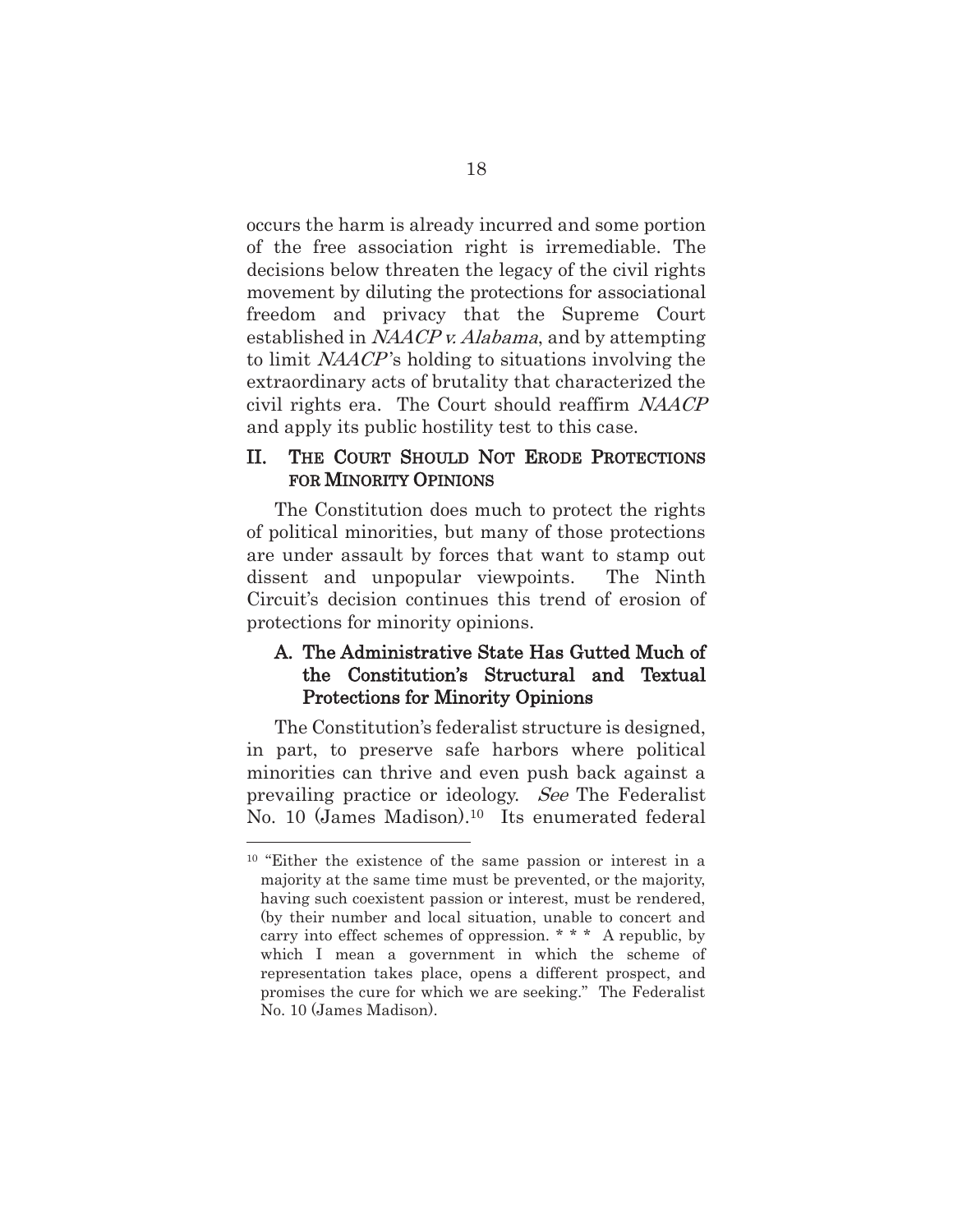powers provide additional safeguards. Article I, section 7, for example, prevents any bill from becoming law unless it obtains approval from three separate institutions—the House, the Senate, and the President—or unless it secures a two-thirds override approval in both the House and Senate after a presidential veto. U.S. Const. art. I, § 7. This scheme of bicameral presentment to the chief executive is designed to force a deliberative process to reduce the threat that a majority could abuse its power or act arbitrarily. See Todd David Peterson, Procedural Checks: How the Constitution (and Congress) Control the Power of the Three Branches, 13 Duke J. Const. Law & Pub. Pol'y 209, 247–48 (2017); Cal. Const. art. IV, § 10(a).

National lawmaking by administrative agencies, however, has weakened the protections that federalism and Article I, section 7 confer on political minorities. In a world where bicameralism and presentment are respected, political minorities hold considerable power to block proposed legislation, which enables them to insist on compromise. Administrative lawmaking guts these protections by empowering federal agencies or, in this case, a state attorney general, to rule by unilateral decree.

#### B. The Court Should Protect Minority Opinions and First Amendment Civil Liberties

The First Amendment does more than protect dissident organizations from direct government coercion. It also stops government from enabling the bullying and intimidation wrought by private citizens against others who anonymously join together to express unpopular views through an organization.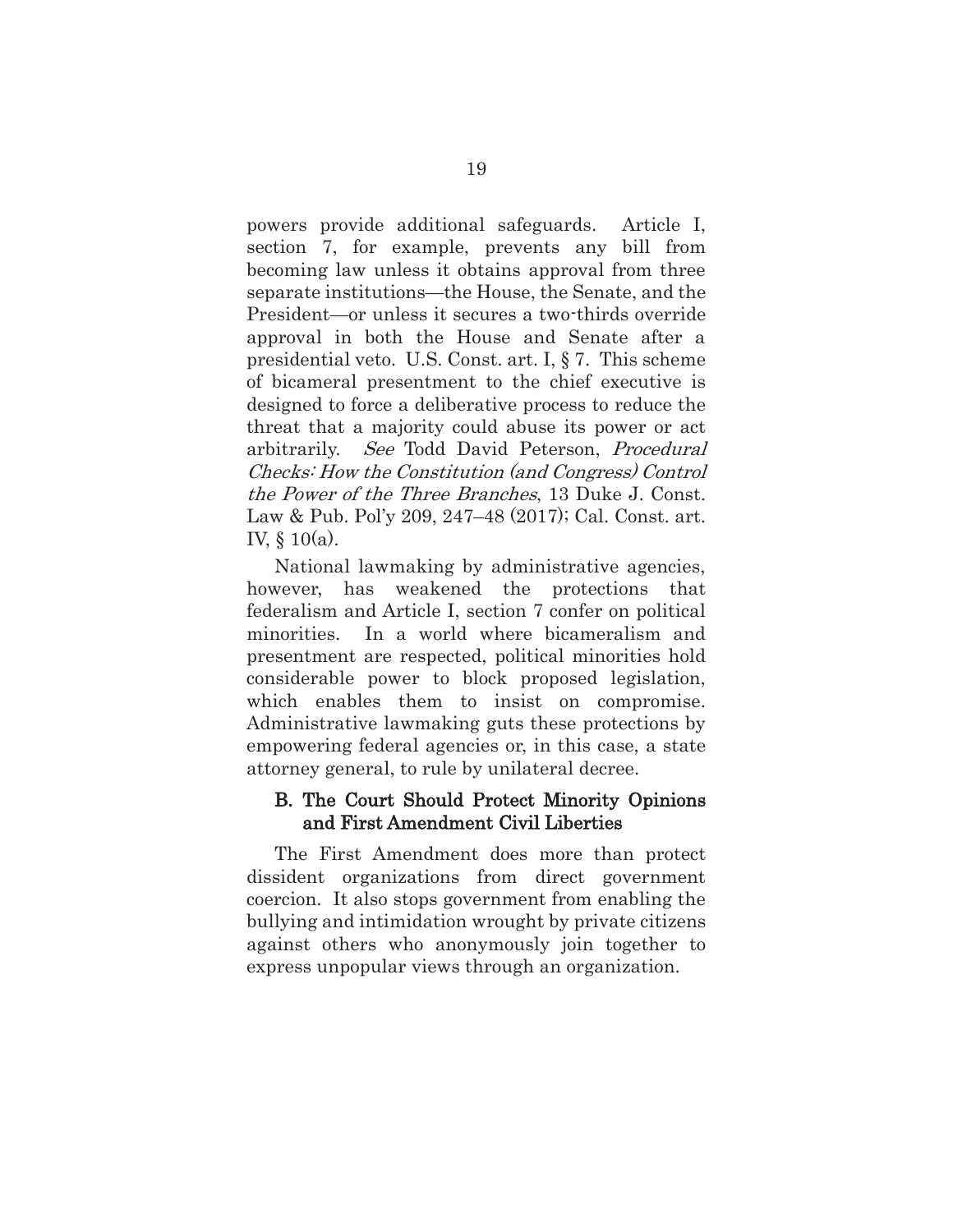Bullying and intimidation were the principal concerns of this Court in NAACP. The NAACP Court acknowledged that supporters of dissident organizations are vulnerable to coercion and being silenced. The compelled disclosure of supporter names facilitates pressure from those who oppose the organization's views and who are determined to use social pressure or threats to stamp out opposing viewpoints. The very real danger today is that statecompelled disclosure regimes can be combined with social media tools to coordinate unwarranted social pressure and threats against a dissident organization's supporters, creating the same one-two punch that so troubled the Supreme Court in 1958. See NAACP, 357 U.S. at 462–64.

The ease with which information can now be shared—or hacked by malevolent individuals and foreign governments—makes compelled disclosures an even greater threat to First Amendment freedoms than they were at the time of NAACP v. Alabama. The Court should reverse the Ninth Circuit to reinvigorate constitutional protections for all opinions, regardless of viewpoint, including minority and unpopular ones.

#### C. *NAACP v. Alabama*'s Holding Should Be Reaffirmed to Restore Freedoms of Association and Speech

Those who hold unpopular minority viewpoints face physical, financial, social, and other threats that could destroy their lives and their families. The Supreme Court's approach to addressing this problem in NAACP v. Alabama was to categorically prohibit Alabama's Attorney General from acquiring NAACP's supporter lists. The Supreme Court thereby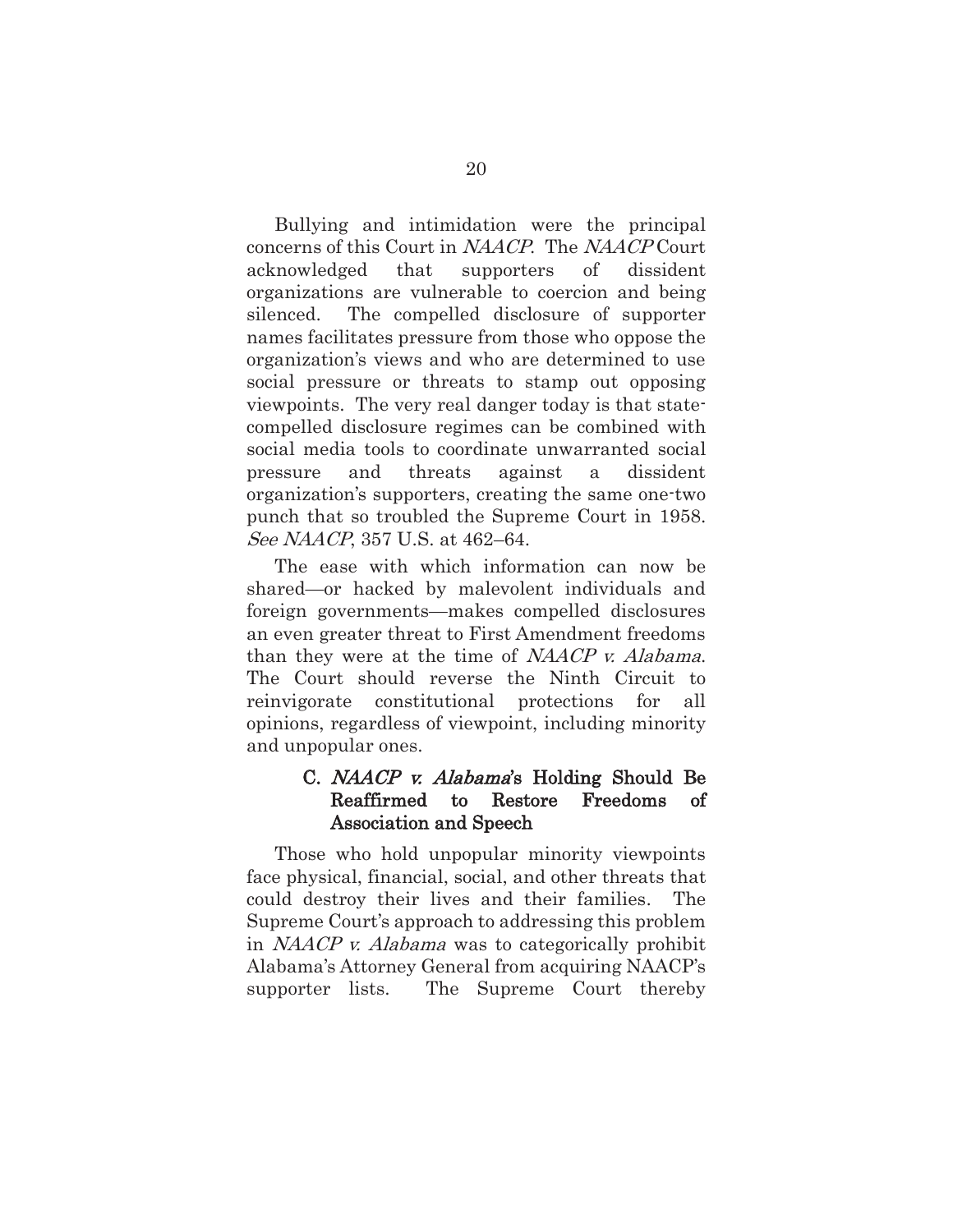protected Americans from the association-chilling and speech-chilling effects of forced disclosure to government.

The Ninth Circuit takes the exact opposite approach to the problems faced by people who tout unpopular positions. Its approach enables the Attorney General to leverage popular hostility against minority opinion, to create fear among those who associate with unpopular views, thereby undermining their right of association and their freedom of speech—all contrary to the holding of NAACP. If anything, that precedent should be bolstered so that states cannot enlist private hostility to undermine minority opinion and freedom. This is an ever-present danger because popularly elected statewide officials, like California's Attorney General, have incentives to marginalize unpopular people and viewpoints.

### III. THE COURT SHOULD NOT THREATEN THE RELIGIOUS FREEDOM OF THOSE WHO WISH TO PRACTICE ANONYMOUS CHARITABLE GIVING

A donor's need for anonymity may extend beyond the fear of intimidation or retaliation. For many donors, their desire to remain anonymous stems from a religious conviction that charitable giving should be done in secret. This desire can exist independently of whether the recipient of the charitable act is itself a religious entity.

Christians quote Jesus as saying "when you give to the needy, do not announce it with trumpets" and "when you give to the needy, do not let your left hand know what your right hand is doing."11 Jewish

<sup>11</sup> Matthew 6:2–3.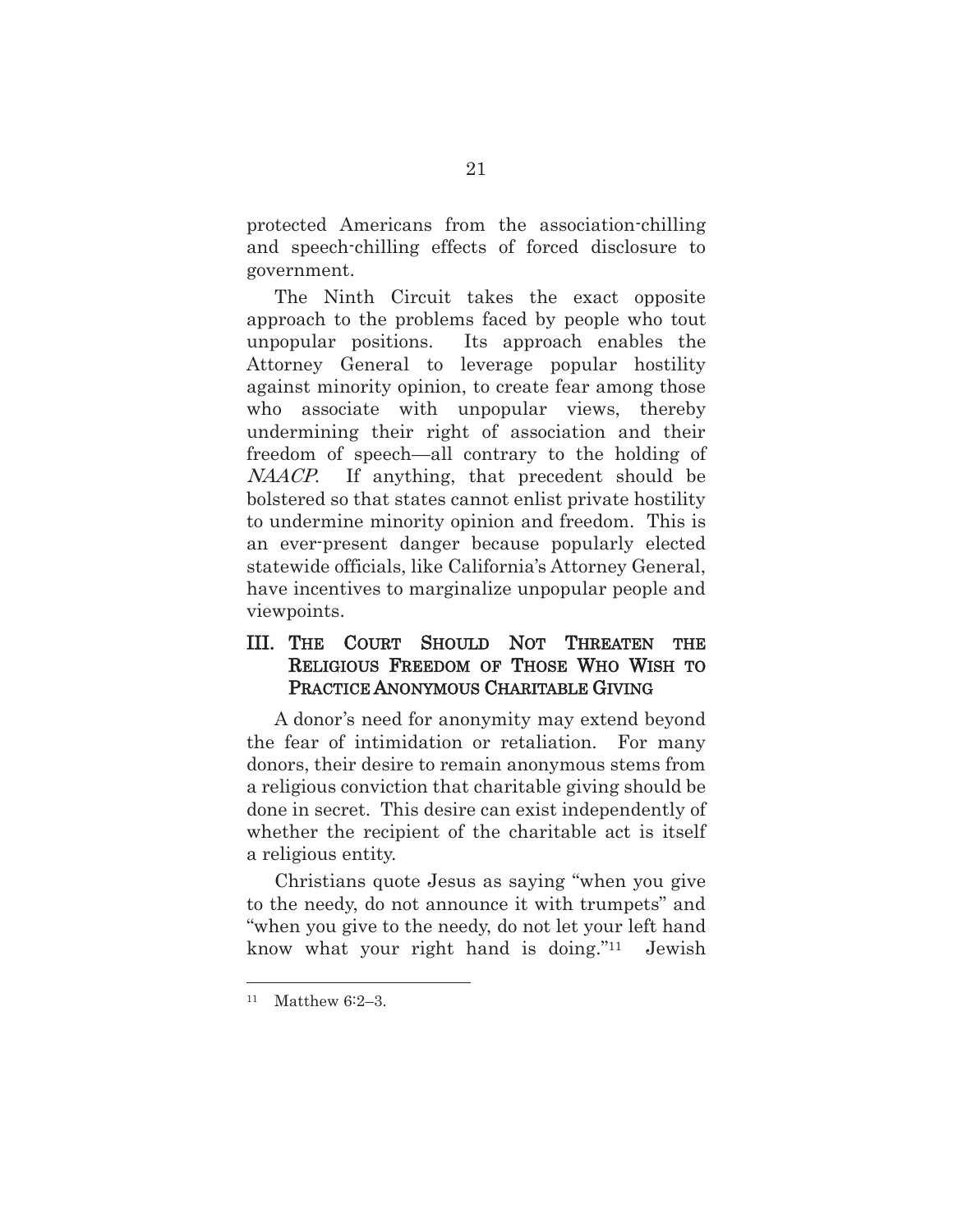scholar Maimonides set forth eight levels of charity or "tzedakah," with two of the highest levels requiring anonymity.12

Muslims quote the Quran as saying "[i]f you disclose your Sadaqaat [almsgiving], it is well; but if you conceal them and give them to the poor, that is better for you."13 In fact, one study found that anonymity significantly increased the number of donations from 59% to 77%.14

The Ninth Circuit's decision makes anonymous giving impossible for adherents to at least three of the world's major religions—and this can deter their charitable giving by changing a crucial aspect of the charitable act, even if the donor does not fear retribution. Hence, in addition to reducing religious liberty, forced disclosure can also shrink the total level of contributions nonprofit organizations receive.

#### IV. THE CALIFORNIA ATTORNEY GENERAL LACKS PROPER AUTHORITY UNDER CALIFORNIA LAW TO DEMAND CHARITIES' IRS FORM 990 SCHEDULE BS

Not only does the Ninth Circuit's decision undo decades of hard-earned and long-standing civil rights precedent, the Attorney General's demand for every charity's Schedule B is also unlawful because the Attorney General lacks the legal authority to make

<sup>12</sup> See Mishneh Torah, Gifts to the Poor 10:7–14, https://bit.ly/2lrqj71.

<sup>13</sup> Quran 2:271 (as transliterated by Zakat Foundation, https://www.zakat.org/en/giving-charity-secret-publicly/ (last visited March 1, 2021)).

<sup>14</sup> See F. Lambarraa & G. Riener, On the Norms of Charitable Giving in Islam: Two Field Experiments in Morocco, 118 J. Econ. Behavior & Org. 69–84 (2015).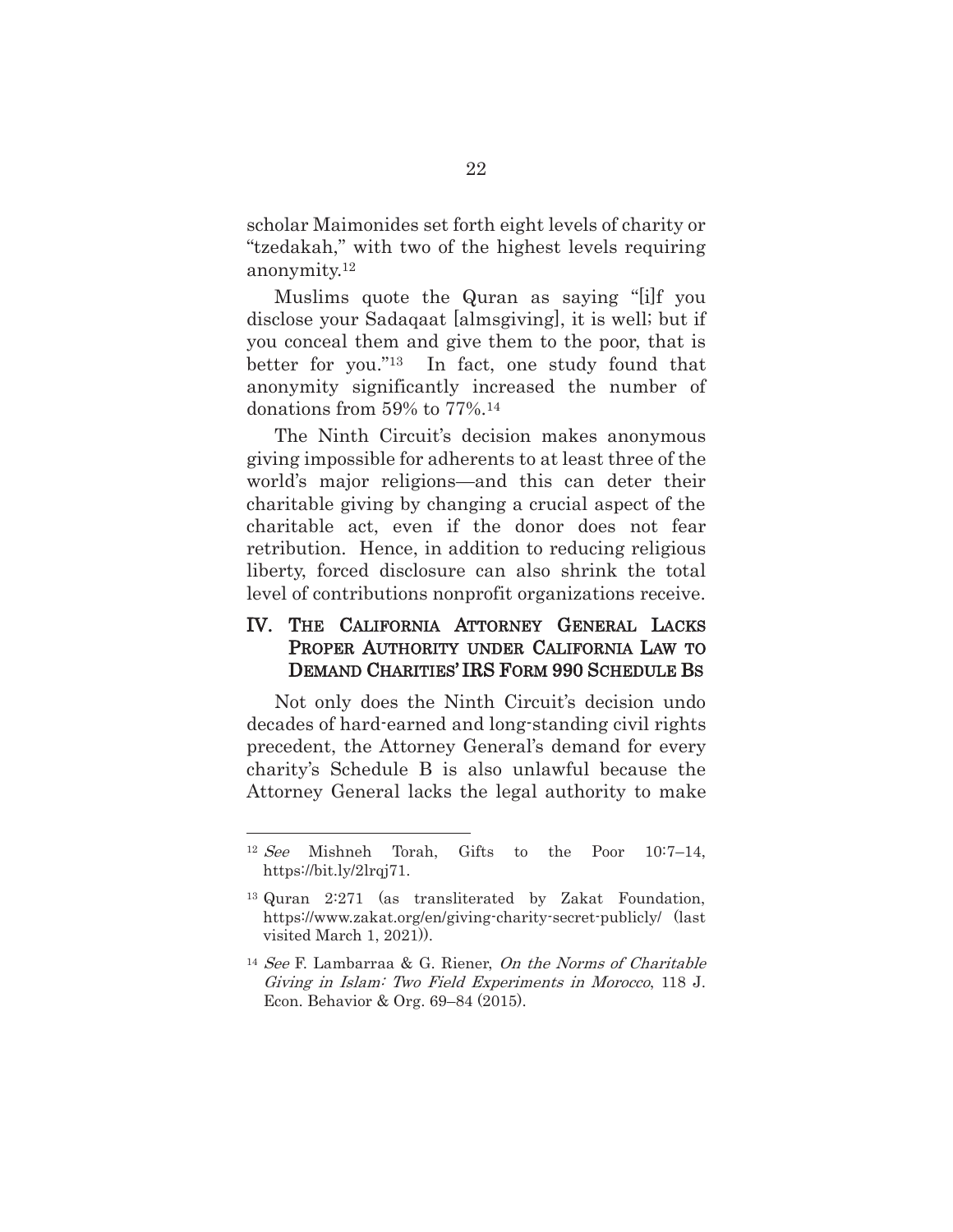law by fiat. Indeed, the Attorney General's decree violates the California Constitution's separation of powers.

#### A. The Attorney General Does Not Have the Statutory Authority to Demand Charities' Form 990 Schedule Bs

Under the California State Constitution, the Attorney General is the chief law enforcement officer of the state, whose duty it is "to see that the laws of the State are uniformly and adequately enforced." Cal. Const. art. V, § 13. The Attorney General has supervisory authority over state district attorneys and state law enforcement. Id. No California law gives the Attorney General the power to demand IRS Form 990 Schedule Bs.

Additionally, even if the Attorney General's Schedule B demand were authorized by statute which it is not—the only conceivable way the Attorney General could lawfully require Schedule B disclosure would be following the process for promulgating disclosure regulations under California's Administrative Procedure Act (APA). Compliance with the APA is mandatory, see Armistead v. State Personnel Bd., 583 P.2d 744, 747 (Cal. 1978), and all Attorney General-regulations are subject to APA rulemaking, see Engelmann v. State Bd. of Educ., 2 Cal. App. 4th 47, 55 (1991). See also Cal. Gov't Code § 11340.5(a). As the California Court of Appeal has explained, "if it looks like a regulation, reads like a regulation, and acts like a regulation, it will be treated as a regulation whether or not the agency in question so labeled it." State Water Res. Control Bd. v. Office of Admin. Law, 12 Cal. App. 4th 697, 702 (1993).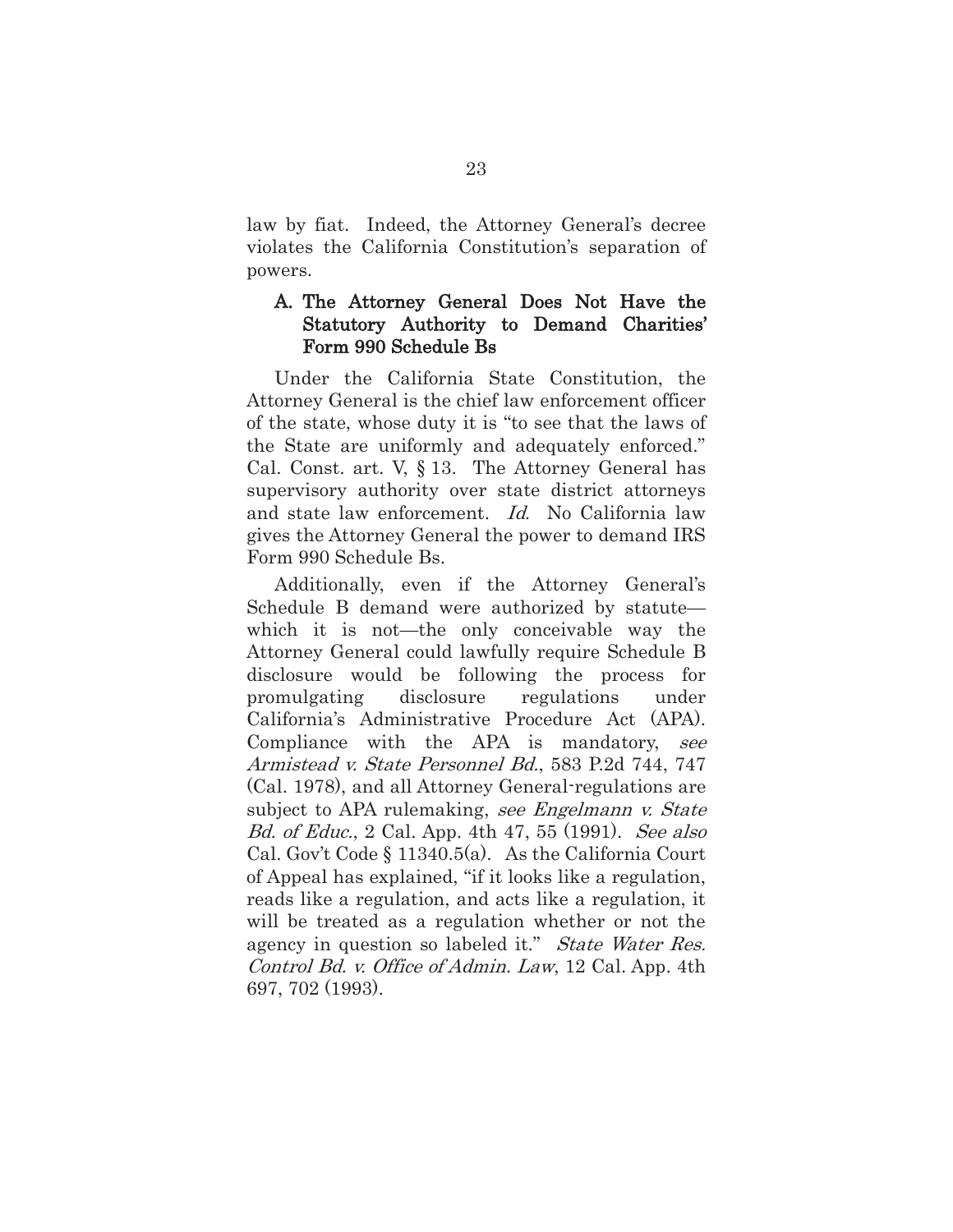In 2019, California codified the disclosure requirement, more than four years into this litigation. See AFPF Merits Br. at 7-8. It is unclear whether the Attorney General complied with California's APA in promulgating the 2019 regulatory change, such compliance being mandatory. The fact remains, however, that one state official has commanded "give me your Schedule Bs" without the citizens of California having any opportunity to participate in making this regulation—a regulation that binds them under threat of penalty and deprives them of their civil liberties. This late applied band-aid cannot stanch the Attorney General's double-edged blow to core constitutional freedoms and separation of powers.

### B. The Attorney General's Unlawful Demand Violates California's Separation of Powers Doctrine

The California Constitution divides state government powers among the legislative, executive, and judicial branches. Cal. Const. art. III, § 3. A branch may not exercise the power of another unless expressly permitted by the California Constitution. Id. The California Legislature has the exclusive power to make law. Cal. Const. art. IV, § 1. In some circumstances, an agency may lawfully determine whether the facts of a case bring it within the ambit of a rule or standard previously established by the Legislature, but it may never formulate legislative policy or make law. See Coastside Fishing Club v. Cal. Res. Agency, 158 Cal. App. 4th 1183, 1205 (2008). The key consideration is whether the administrator is complying with the "legislative will[,]" rather than his or her own. See id. Moreover, the California Legislature may not delegate its authority to make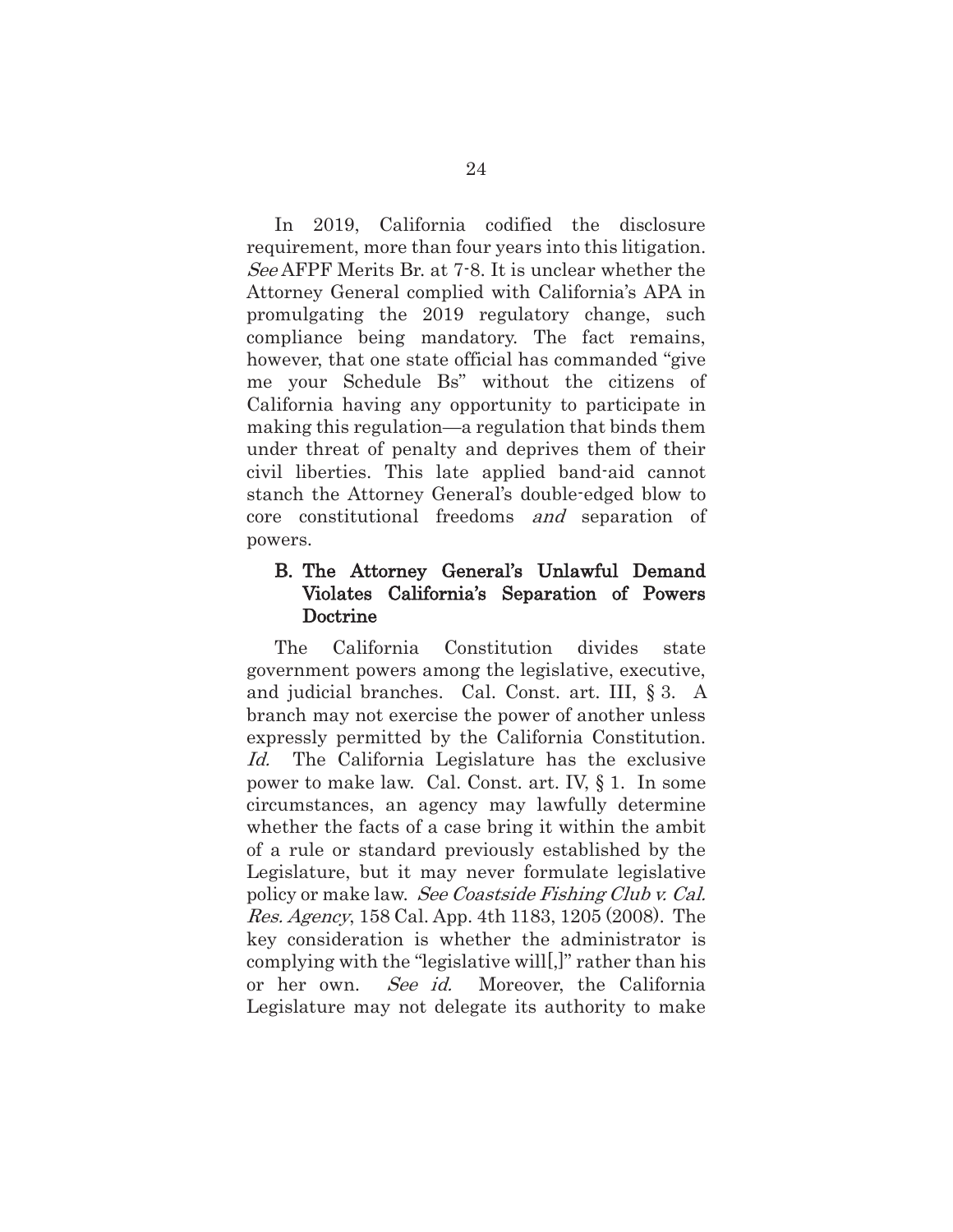law, as this would result in an agency wielding unchecked power. See id.

In this case, the California Legislature has not delegated to the Attorney General—constitutionally or unconstitutionally—the authority to demand Schedule Bs from charities.15 California's Attorney General's authority, as a member of the Executive Branch, is limited to enforcing duly enacted law. Cal Const. art. III, § 3. The Attorney General nevertheless made California policy and law by fiat. In so doing, the Attorney General usurped exclusive legislative prerogatives, and violated the constitutional doctrine of separation of powers.

#### **CONCLUSION**

This Court should reverse the Ninth Circuit because it misapplied this Court's long-standing civil rights precedent first articulated by NAACP v. Alabama and due to other constitutional infirmities inherent in the opinion rendered below.

<sup>&</sup>lt;sup>15</sup> This is not to say that the California Legislature could constitutionally violate the right to privacy in Californians' (or any other American's) associations. The California Constitution is unequivocal:

All people are by nature free and independent and have inalienable rights. Among these are enjoying and defending life and liberty, acquiring, possessing, and protecting property, and pursuing and obtaining safety, happiness, and *privacy*.

Cal. Const. art. I, § 1 (emphasis added). If its *legislature* cannot intrude upon these constitutional rights, a fortiori, a lone member of the executive branch lacks such power.